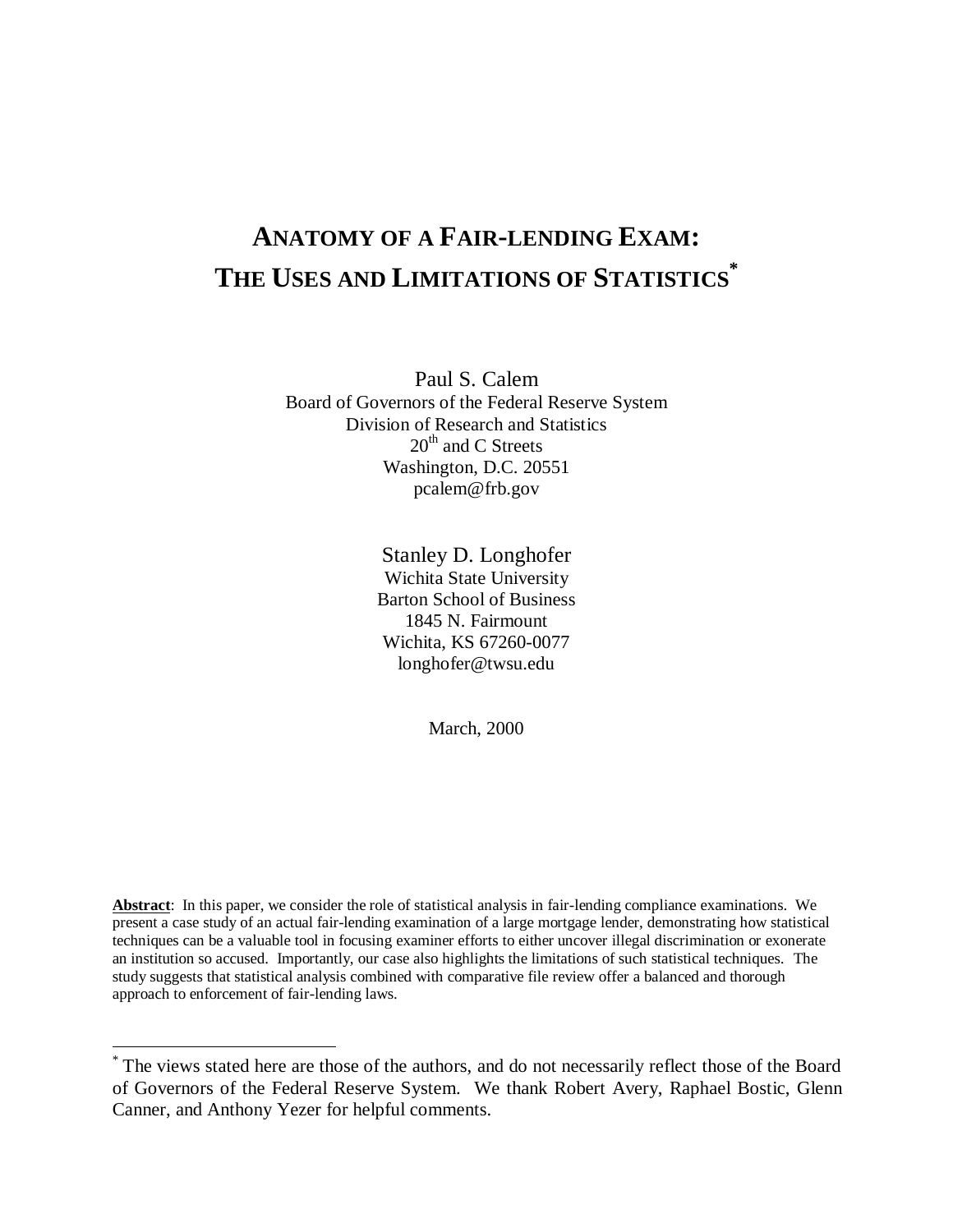## **1. Introduction**

 $\overline{a}$ 

In recent years, statistical analysis has played an increasingly important role in the enforcement of the nation's fair-lending laws. Government agencies that regulate depository institutions, especially the Federal Reserve and the Office of the Comptroller of the Currency, have incorporated statistical techniques into regularly scheduled compliance examinations to help identify possible discriminatory patterns in decisions to grant credit and in the prices of credit. Statistical analysis also has figured prominently in recent fair-lending cases pursued by the Justice Department. Application of statistical techniques to fair-lending enforcement is based on the recognition that isolated instances in which minority applicants appear to have been treated differently than comparable white applicants may reflect purely random outcomes. Statistical testing greatly facilitates the detection of a *pattern* of discriminatory treatment.

Despite this straightforward rationale, the practice of applying statistical techniques to uncover lending discrimination is somewhat controversial. The logistic regression approach used by compliance examiners is similar to that employed by Munnell et al. (1992, 1996) in their well-known study that purported to find evidence of discriminatory treatment of minority applicants by mortgage lenders in the Boston metropolitan area. Since its initial appearance as a working paper at the Federal Reserve Bank of Boston, this study has generated heated debate regarding its validity and proper interpretation.<sup>1</sup>

Critics of this study have questioned whether its results were driven by errors and inconsistencies in the data or by the omission of some important variables from the empirical model. Others have argued that the complex array of factors underlying decisions to approve or deny a mortgage application cannot be adequately represented by logistic regression models. By implication, the use of such statistical models by fair-lending compliance examiners might also appear to be questionable, particularly in light of the substantial commitment of examiner

<sup>&</sup>lt;sup>1</sup> The original paper, Munnell et al. (1992), is commonly referred to as the Federal Reserve Bank of Boston study on lending discrimination. Contributions to the debate include Carr and Megbolugbe (1993), Galster (1993), Tootell (1993), Glennon and Stengel (1994), Yezer, et al. (1994), Browne and Tootell (1995), Rachlis (1995), Sandler and Biran (1995), Bostic (1996), Hunter and Walker (1996), Horne (1997), Day and Leibowitz (1998), and Longhofer and Peters (1999).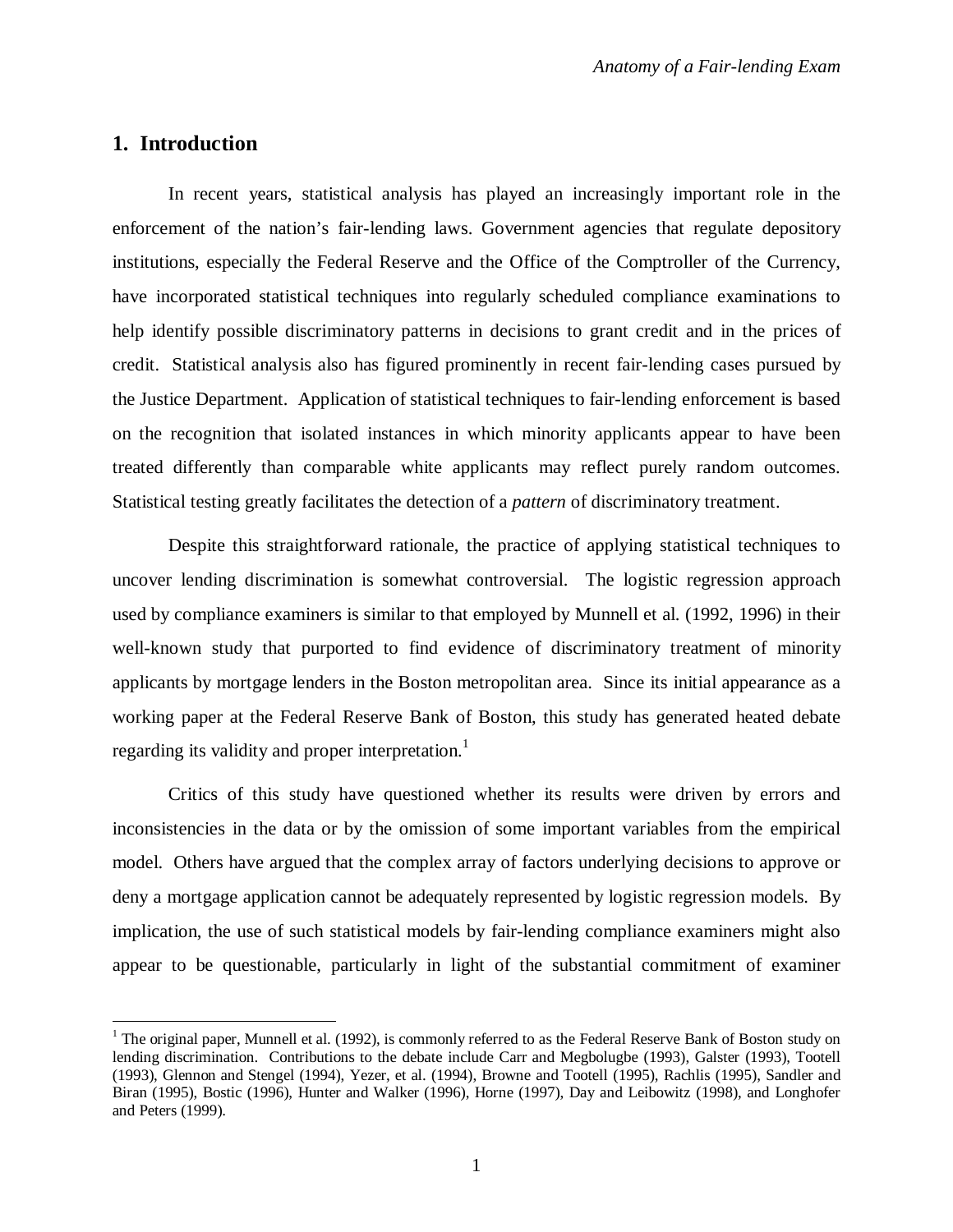resources that statistical modeling requires.

In this paper, we consider the role of statistical analysis within the context of the fairlending examination process as a whole. We present a case study of an actual fair-lending examination of a large mortgage lender, demonstrating how statistical techniques can be a valuable tool in focusing examiner efforts to either uncover illegal discrimination or exonerate an institution so accused. Importantly, the case study also highlights the limitations of such statistical techniques. As we demonstrate, idiosyncratic factors make it extremely difficult to draw definitive conclusions about discrimination from statistical analysis alone. Ultimately, examiners rely on statistical analysis in combination with traditional file reviews and judgmental evaluations.

Indeed, there is an art to performing a fair-lending compliance examination. Although statistical modeling serves as an important tool that brings additional rigor to the process, examiners apply a critical measure of judgment at various stages. The kinds of criticisms directed at the Federal Reserve Bank of Boston study tend to lose their cogency when the full examination context is considered.

Ours is not the first analysis of the use of statistical techniques to evaluate fair-lending compliance. Stengel and Glennon (1999) use data from three exams performed by the Office of the Comptroller of the Currency to demonstrate the importance of using bank-specific underwriting models in these exams. In contrast to their study, however, our emphasis is on the role of statistics within the larger examination context; in particular, how follow-up file reviews shed light on questions raised by the statistical portion of the exam. Thus, our paper is a natural extension of their initial work in this area. Siskin and Cupingood (1996) review the statistical techniques used by the Department of Justice in their investigation of Decatur Federal Savings and Loan, but do not discuss the limitations of such techniques in drawing conclusions about the presence of illegal discrimination. Golan, et al. (1999) use bank exam data to consider the merits of using generalized maximum entropy rather than logistic regression techniques to uncover discriminatory patterns. Once again, however, they do not investigate how these statistical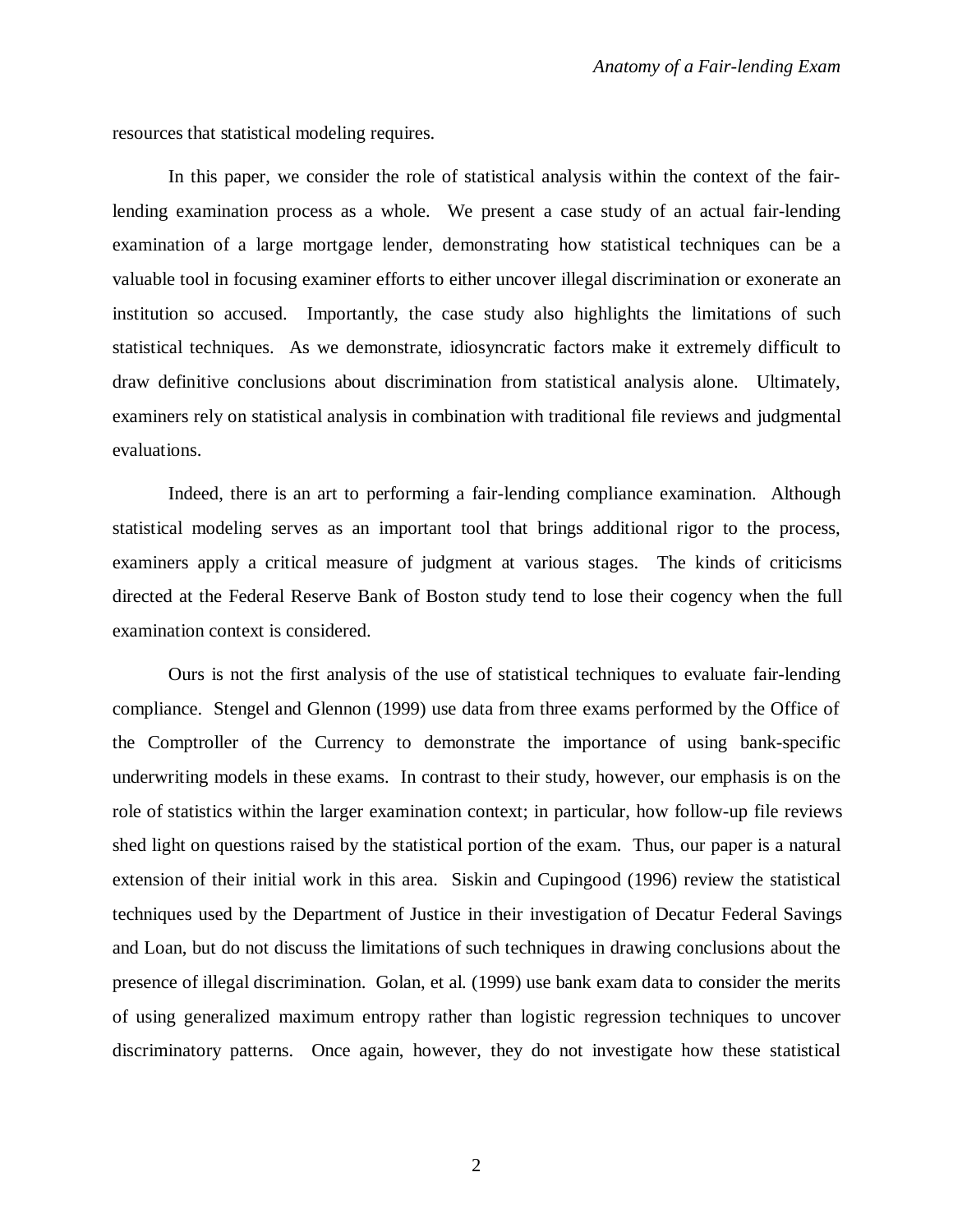techniques would fit into the overall examination process.<sup>2</sup>

In the next section, we briefly review the fair-lending examination process currently used by consumer compliance examiners in the Federal Reserve System for the evaluation of mortgage lending decisions. In Section 3, we introduce our case study of one particular fairlending exam, presenting the statistical results generated for this exam. Section 4 continues the analysis with the matched-pair file review that followed the statistical portion of the exam. In this section, we carefully scrutinize each of the rejected loan files to shed light on the statistical results reported in Section 3. In Section 5, we discuss some of the criticisms of the use of statistical techniques for detecting illegal discrimination, and show how the follow-up file review serves to mute many of these concerns. We conclude and summarize our findings in Section 6.

## **2. The Federal Reserve's Examination Process**

 $\overline{a}$ 

Both the Equal Credit Opportunity Act and the Fair Housing Act prohibit mortgage discrimination on the basis of a number of protected characteristics, including race and ethnic status.<sup>3</sup> The federal bank supervisory agencies are responsible for enforcing these laws with respect to their regulated depository institutions. For the Federal Reserve System, this responsibility covers state member banks and their subsidiaries. If the bank regulatory agency uncovers specific and credible evidence of discrimination, it is required by law to refer the suspect institution to the Department of Justice for further investigation and possible prosecution.

Within the Federal Reserve System, the fair-lending examination process, as it pertains to mortgage credit-granting decisions, combines examiner judgment with statistical methods and involves a number of steps. The full process is discussed in detail in Calem and Canner (1995). As a review, we briefly describe each of the steps in turn.<sup>4</sup>

 $2^2$  Rosenblatt (1997) also looks at data from a single mortgage bank, with particular attention to whether applicants correctly self-select into the proper loan program (conventional vs. FHA/VA). He does not, however, directly focus on the use of statistical techniques as a tool for fair-lending enforcement.

<sup>&</sup>lt;sup>3</sup> Other protected characteristics include gender, age, marital status, familial status, religion, national origin, receipt of public assistance, and handicap; the specific prohibitions differ slightly between the two acts.

<sup>&</sup>lt;sup>4</sup> Similar procedures generally are followed for the fair-lending evaluation of pricing decisions. Examiners perform an initial review of pricing, and if this yields evidence of disparities, detailed statistical analysis would be undertaken.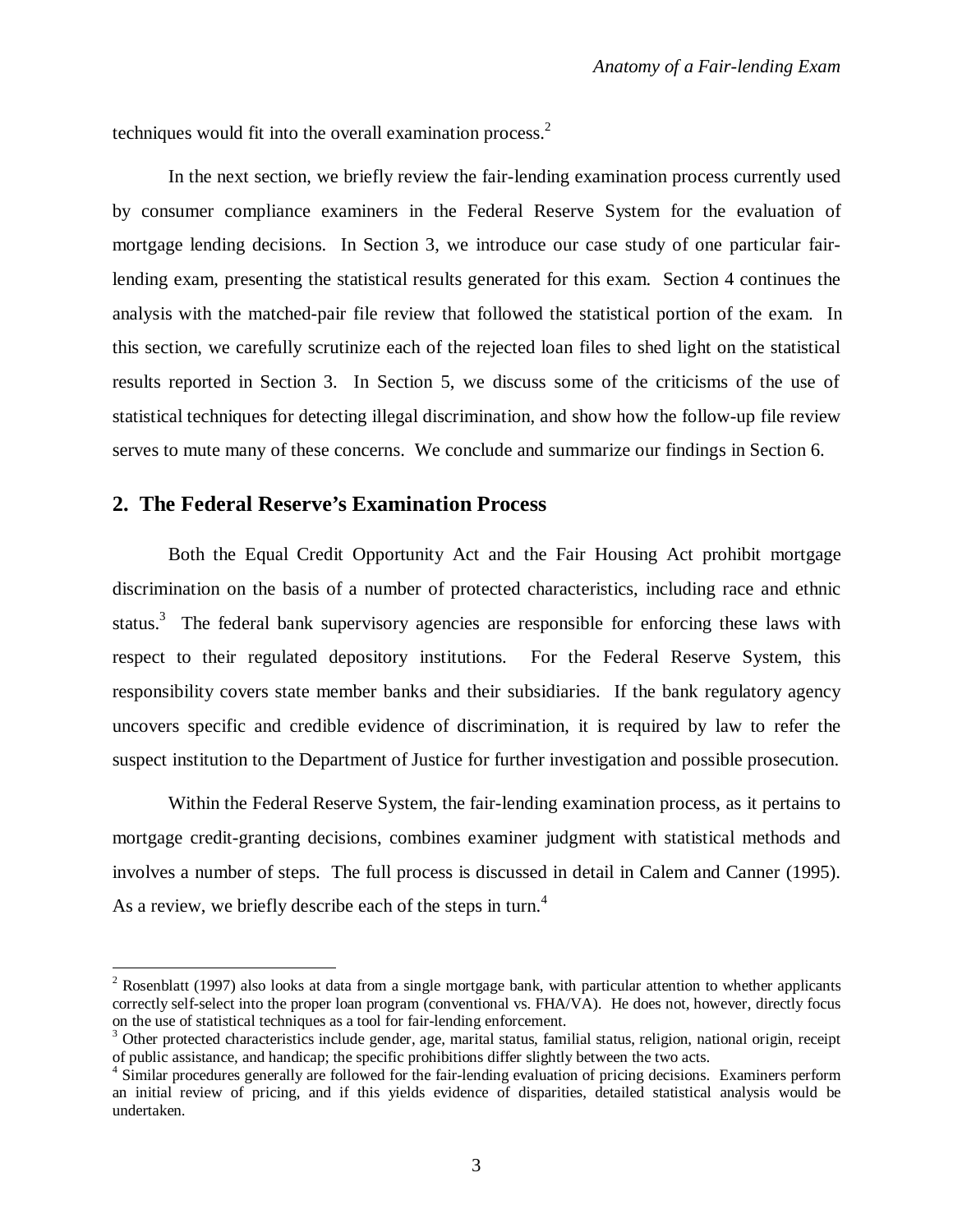#### *2.1. HMDA Review*

The data requirements for a full-scale logistic regression analysis of a bank's lending practices are substantial, making such an analysis a costly endeavor for both the bank and the regulatory agency. In order to limit such investigations only to those cases that are most likely to uncover discriminatory treatment, examiners run an initial statistical analysis of a bank's lending activity using data made available through the Home Mortgage Disclosure Act (HMDA). This process is known internally within the Federal Reserve as "step one." The computer program that implements step one can be run with data readily available in an electronic format, making it a low-cost procedure. Furthermore, this program can be run well in advance of when the examiners conduct their on-site review of the institution's activities, allowing them to plan their on-site time more effectively.<sup>5</sup>

Essentially, the step-one program first sorts an institution's mortgage loan applications by product type (conventional home purchase, FHA or VA home purchase, conventional refinance, FHA or VA refinance, and home improvement), number of applicants (one or more-than-one), the market or metropolitan statistical area (MSA), action date, and applicant race.<sup>6</sup> Each minority application is then matched to all non-minority applications filed for the same product, same market, same calendar quarter of action date (for large institutions), with the same number of applicants (single or joint), and similar income and loan amount. The disposition of the minority application (approved or denied) is then compared with the average disposition of all non-minority applications matched to it. This comparison is averaged over all minority applications for the institution as a whole and within each of the institution's product and product/market cells.<sup>7</sup>

Examiners use the statistics generated by the step-one program to determine whether a full-blown logistic analysis appears warranted and to help select a product category and market area on which to focus if it is. Often, however, these decisions are not based solely on statistics nor arrived at mechanically. Rather, contextual factors are considered and judgment comes into

<sup>&</sup>lt;sup>5</sup> The following description of the step one procedure is adapted from Avery, Beeson, and Calem (1997), where econometric issues pertaining to this procedure also are discussed.

<sup>&</sup>lt;sup>6</sup> Attention is restricted to loans pertaining to 1-4 family properties.

 $<sup>7</sup>$  Minority applications that cannot be matched to any non-minority application are not included in the analysis.</sup>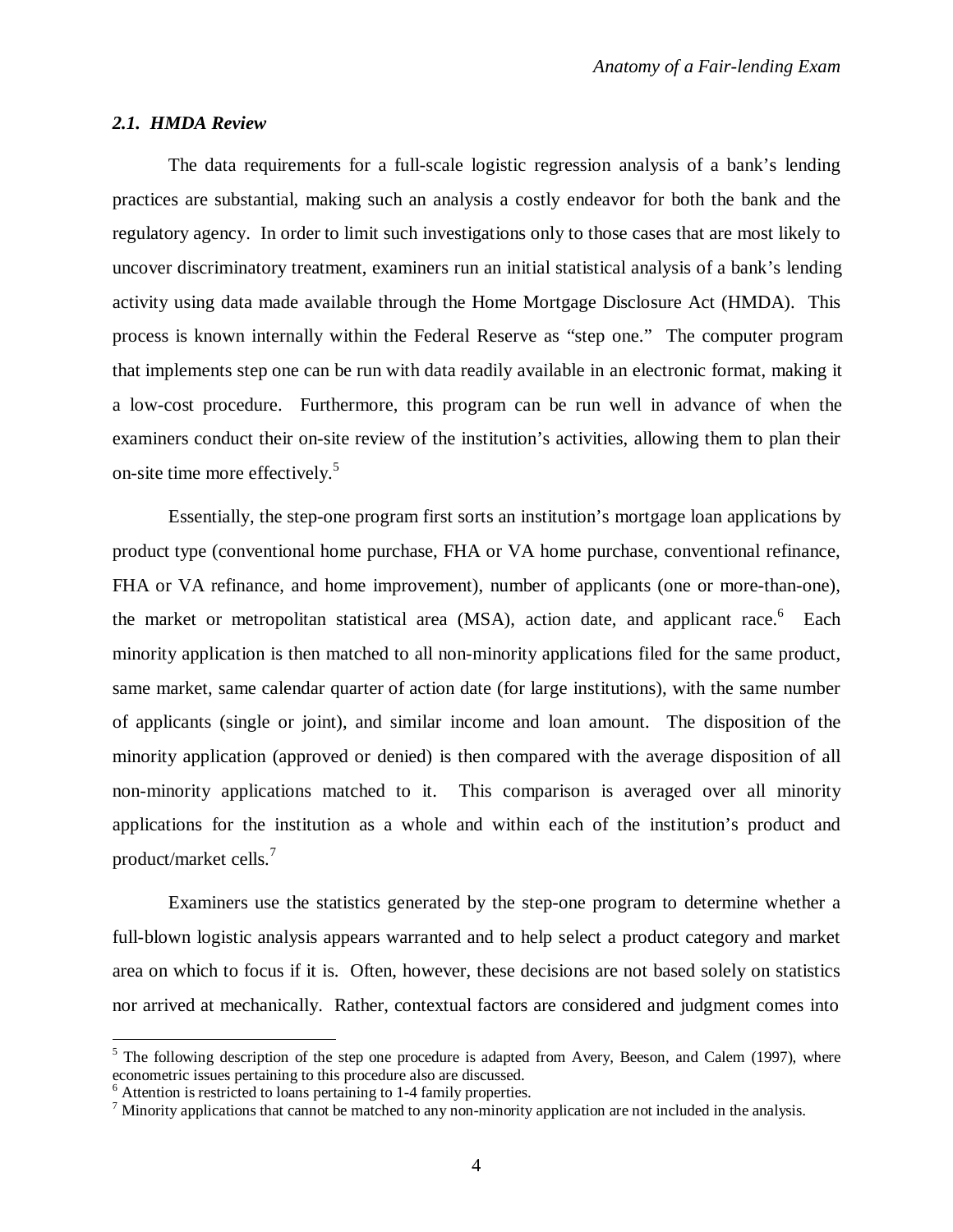play.

 $\overline{a}$ 

The decision whether to proceed with a more-detailed statistical analysis begins with an evaluation of the matched-pair disparities. First, a product or product/market cell must exhibit a disparity that is statistically significant, preferably at the 5 percent level or higher to qualify for further statistical review. Also critical is the economic significance of these disparities. Experience with full-blown regression analysis has shown that small denial-rate disparities in the HMDA data usually disappear once other factors such as loan-to-value ratios, debt obligation ratios, and applicant credit histories are taken into account. Typically, cases involving small disparities are not subject to further statistical review.

Moreover, isolated disparities within individual product/market cells may not be viewed as worth investigating if there is no statistically significant disparity at the aggregate product level. In particular, for a large institution that operates in many markets, a particularly large disparity in one market may reflect randomness in the distribution of denials across markets (that might produce a "false positive" indication of potential discrimination). Examiners must weigh this possibility against the potential for discrimination to be a localized phenomenon reflecting, for example, the activities of a rogue loan officer or decisions made in response to particular market conditions.<sup>8</sup> One factor that would be taken into account is the degree to which underwriting decisions are centralized.

The size and composition of the potential sample of loan applications are also critical considerations. Ideally, a targeted product or product/market category would contain at least 100 minority applicants (to be matched with at least 100 white applicants.) Smaller numbers may be used if the statistical significance and the magnitude of the disparity are large. The potential sample must also contain an adequate mix of approved and denied applications and an adequate mix of applications from minorities and non-minorities.<sup>9</sup> Further, examiners generally will not proceed with further statistical analysis if the category under consideration is expected to be too

<sup>&</sup>lt;sup>8</sup> Some observers have raised concerns that examiners do not give adequate weight to the possibility of "false positives."

<sup>&</sup>lt;sup>9</sup> For instance, examiners will not pursue cases where the sample would contain fewer than 10 rejected applications from non-minorities. Alternative statistical procedures for addressing situations in which the denial-rate disparity is large but the denial rate for non-minorities is very low are under development.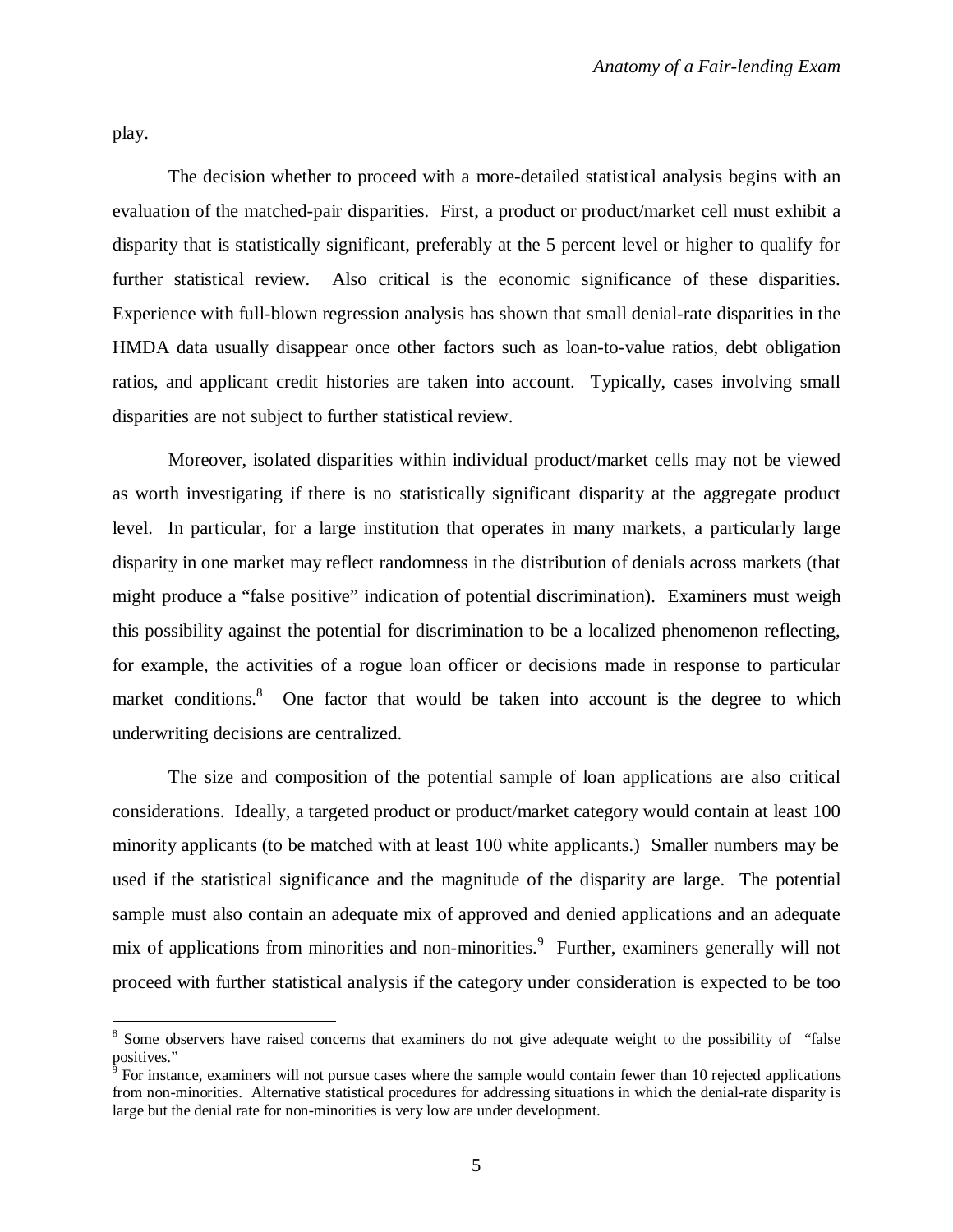heterogeneous with respect to the combination of loan types contained therein.<sup>10</sup> Another issue that commonly must be dealt with is the extent to which it is appropriate to pool samples from different markets or years.

In cases where the institution has multiple products or market areas qualifying for further statistical review, judgment frequently is required to determine which to select for further analysis. Categories exhibiting a larger disparity and providing a larger and more homogeneous sample tend to be favored, but other factors, such as the degree to which underwriting is centralized, findings from prior examinations, and complaints from the public are considered.

It is important to note that the primary purpose of the step-one procedure is to provide an initial screen on the data. In effect, this program is used to conserve examiner resources by screening out cases in which a full regression analysis would be unlikely to uncover any illegal disparities even if it were performed. Importantly, no conclusions are ever drawn based solely on the step-one analysis. Even if the step-one analysis does not indicate a full-blown regression is appropriate, examiners may still use the matched applicant pairs generated by the program to conduct a more-traditional comparative file review.

## *2.2. Sample Selection and Data Collection*

 $\overline{a}$ 

If it is determined that a full-scale regression analysis is necessary, the next stage is to identify specific loan files to pull for the sample. A slightly modified version of the matchedpair process used for the initial screening is employed to draw the sample. Each minority applicant within the targeted product or market/product cell is paired with its closest nonminority applicants, where up to three matches are allowed.<sup>11</sup> A random sample of pairs is taken if the number of minorities is too large for the resources at hand. Otherwise, each of the minority applicants is included in the sample, along with at least one of its matched non-minorities.

It then becomes the examiners' job to determine which data items to collect from these files. Although there are standard variables that are always collected for these examinations,

<sup>&</sup>lt;sup>10</sup> Any of the broadly delineated product categories in HMDA data may encompass distinct loan products. For example, the home improvement category often includes secured and unsecured term loans as well as home equity lines of credit.

<sup>&</sup>lt;sup>11</sup> Matches are selected with replacement, meaning that the same non-minority can be matched to several minorities.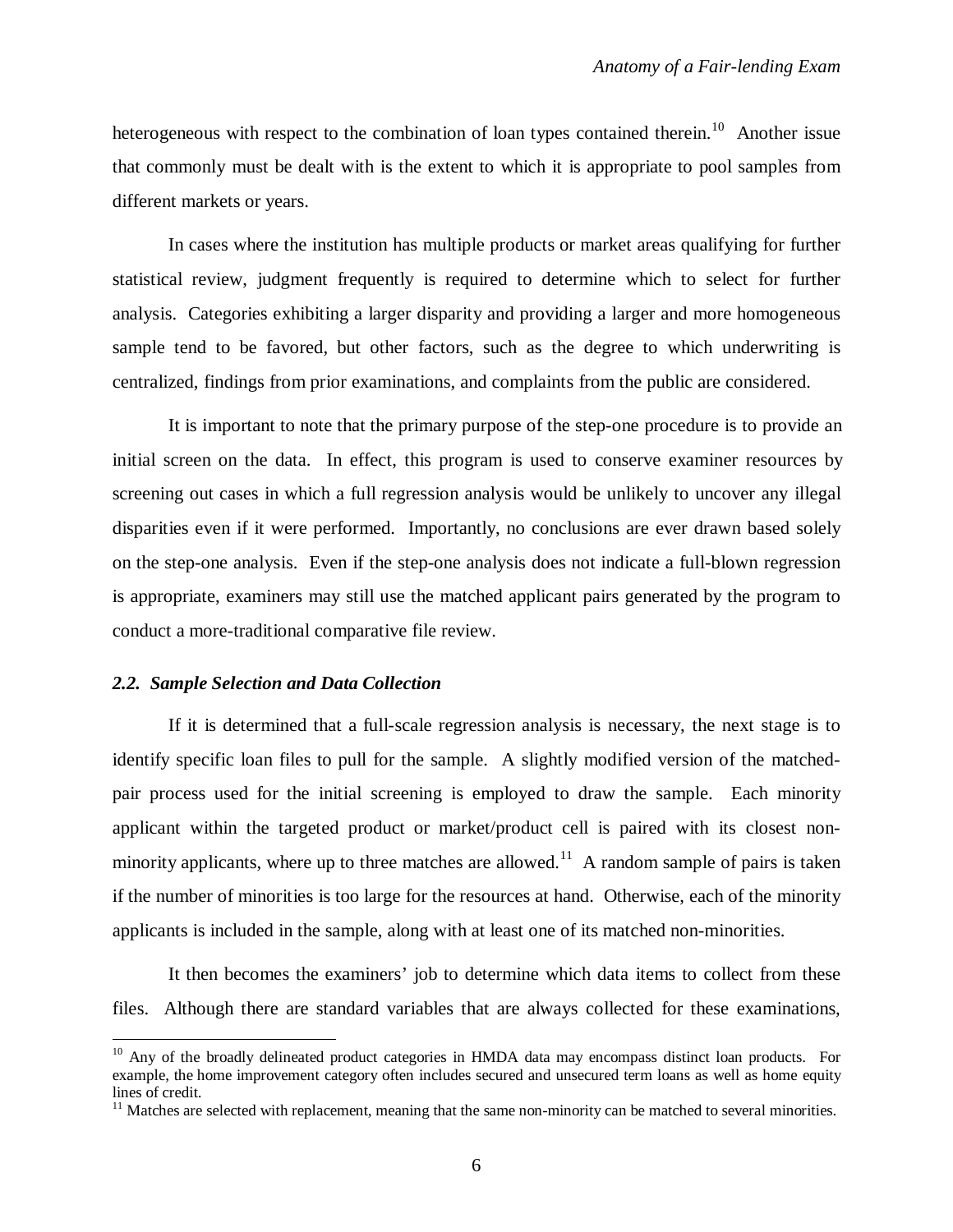examiners must nevertheless use their knowledge of the bank's underwriting practices to augment this list. Most relevant to determining which variables to collect is the information examiners learn from discussions with the institution's loan officers and underwriting committee and from a review of written lending policies. Variables the institution claims to use in its underwriting process are important to include in a full regression analysis of the institution's underwriting practices.

These discussions also give examiners an opportunity to verify that the underwriting "model" used by the institution does not inherently violate fair lending statutes. For example, if a bank claimed to consider an applicant's marital status, this would likely constitute a referable violation.

Once the variables to be collected have been determined, examiners then begin the painstaking task of collecting data from the files selected for the sample. During this process, substitute loan files may be selected if HMDA coding errors and files with missing data are uncovered. In the end, examiners collect detailed information from between 100 and 500 loan applications that will be used in the next stage of the process.

## *2.3. Logistic Regression Analysis*

Logistic regression techniques are then used to evaluate these data. This detailed statistical analysis is known internally within the Federal Reserve as "step two." As with the Federal Reserve Bank of Boston study, the goal of the step-two analysis is to determine whether applicant race (or some other protected characteristic) appears to be systematically related to the lender's decision to accept or reject an application, after controlling for legitimate underwriting factors.

The initial model specification is based on the examiners' review of the institution's underwriting policies, but additional specifications are tested as well. In particular, different definitions of acceptable loan-to-value ratios, obligation ratios, and "severe" credit defects are tested to see which best explains the bank's underwriting practices. If the sample is drawn from more than one market, differing market conditions that may affect denial rates are controlled for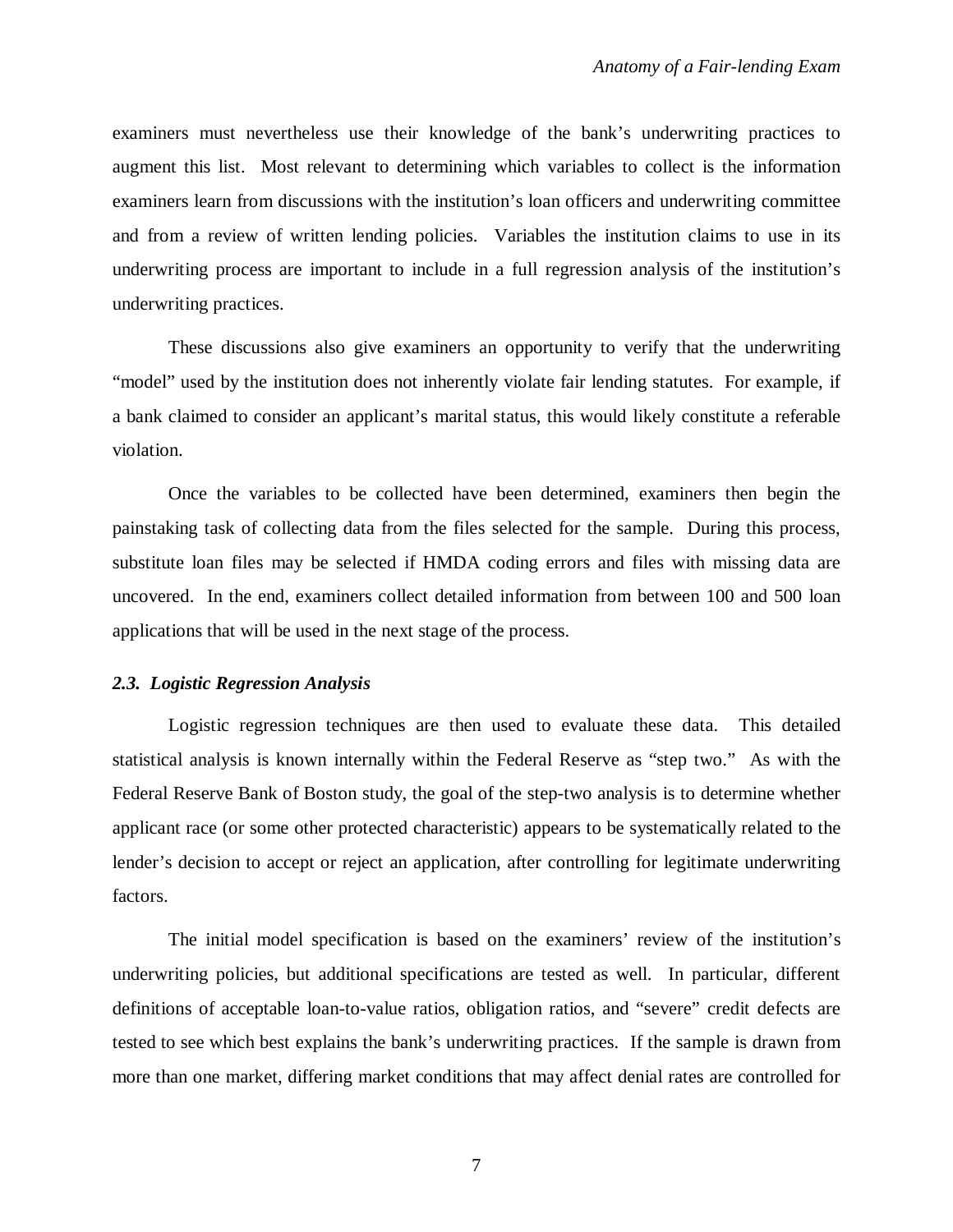by means of market-specific dummy variables, regardless of whether market-specific factors are explicitly recognized in the lender's stated underwriting policies. Similarly, variables are included to control for other potential sources of heterogeneity, such as whether the application was for a loan with a fixed or an adjustable interest rate, or whether it was processed by a broker or an in-house loan officer.

#### *2.4. Comparative File Review*

Regardless of its outcome, examiners follow the step-two procedure with a detailed review of loan files. The computer program used to implement the step-two statistical analysis uses the final (most-preferred) model specification to pair rejected applications with approved ones that appear to be less qualified than the rejected file in question. Examiners carefully inspect these rejected applications and compare them to those that were approved, noting any special circumstances that were not included in the original regression analysis. They may also examine individual applications not included in such pairs, seeking additional insight into factors that may affect the disposition of a loan application.

If the regression analysis indicates a statistically significant disparity between white and minority applicants, examiners use the follow-up review to confirm or refute this initial indication of illegal discrimination. By looking directly at the loan files, examiners can ascertain the true source of the disparity. As we will see in the case study below, information uncovered in this step of the examination will often explain the credit decision and indicate the applicant's race or ethnicity played no role.

At the same time, however, the matched-pair analysis can uncover illegal acts that may have gone undetected by a purely statistical review. For example, hand-written notations by loan officers found in the loan file may cause examiners to ask further questions about the bank's underwriting practices or the actions of a particular employee. Thus, even when the initial statistical analysis does not reveal a statistically significant race effect, the matched-file review is an essential element of a comprehensive fair-lending investigation.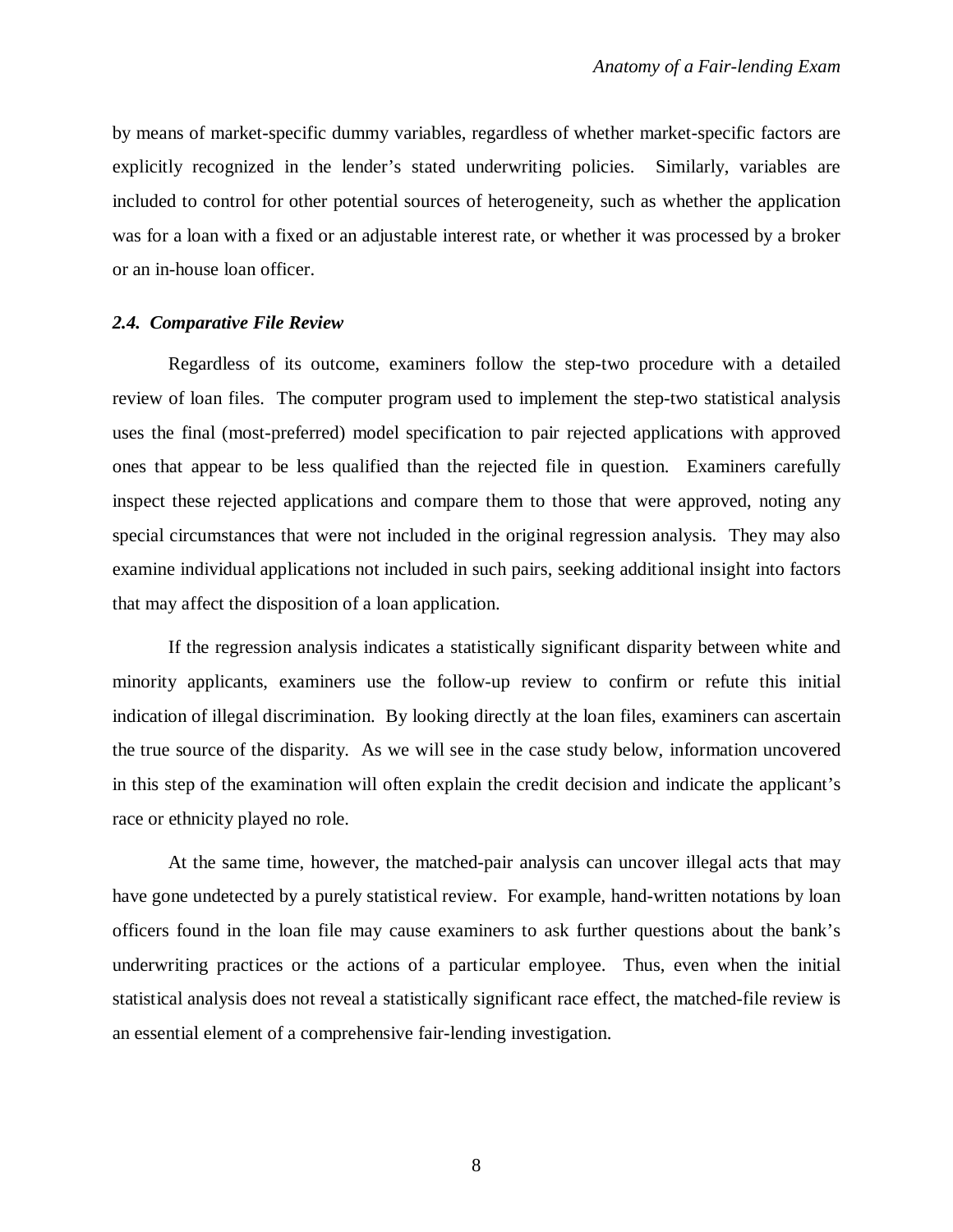## **3. A Case Study of a Fair-lending Exam**

To better understand the role of statistical analysis in fair-lending compliance examinations, we review an examination recently performed by Federal Reserve staff. The subject of the examination was a large institution with a presence in several geographic markets. Although we focus on a single examination, it is important to note that the steps followed in this exam—and the ultimate conclusions that resulted—are quite typical. Thus, this exam provides an excellent illustration of the uses and limitations of statistics in the fair-lending examination process.

#### *3.1. Initial HMDA Analysis*

 $\overline{a}$ 

As discussed above, the step-one procedure compares minority and white loan applications to find relatively close matches based on the information available through HMDA. The procedure then evaluates denial-rate disparities between the matched minorities and whites at the aggregate institution level and within product and product/market cells.

Selected output from this analysis is reproduced in Table  $1<sup>12</sup>$ . The columns in this table show the denial rates for paired white and minority applicants and the resulting denial-rate disparity, both for the institution as a whole and within each product classification.<sup>13</sup> Overall, minority applicants at this financial institution during the year under review were roughly 50 percent more likely to be denied loans than were white applicants. Similar disparities existed across all loan product categories.<sup>14</sup>

Table 2 shows the breakdown of denial rates based on the race of the applicant. As is often the case, the relatively small number of American Indian loan applications makes statistical analysis impossible, despite their comparatively high matched denial rate. Although the number of Asian applicants at this bank was sufficient to permit a statistical analysis, the size of the

 $12$  More information is contained in the step-one reports than is reproduced here. The data presented were chosen to reflect the salient issues in this exam, while protecting the identity of the financial institution in question.

 $13$  In the initial step-one analysis, an applicant is classified as a minority if either the applicant or the co-applicant is listed as being non-white in the HMDA data (HMDA race codes 1, 2, 3, 4, or 6). HMDA codes 7 and 8 (Not Provided and N/A, respectively) are excluded from the analysis.

<sup>&</sup>lt;sup>14</sup> The large disparity among FHA/VA refinancings was only significant at the 10% level, due to relatively few loan applications in this product class.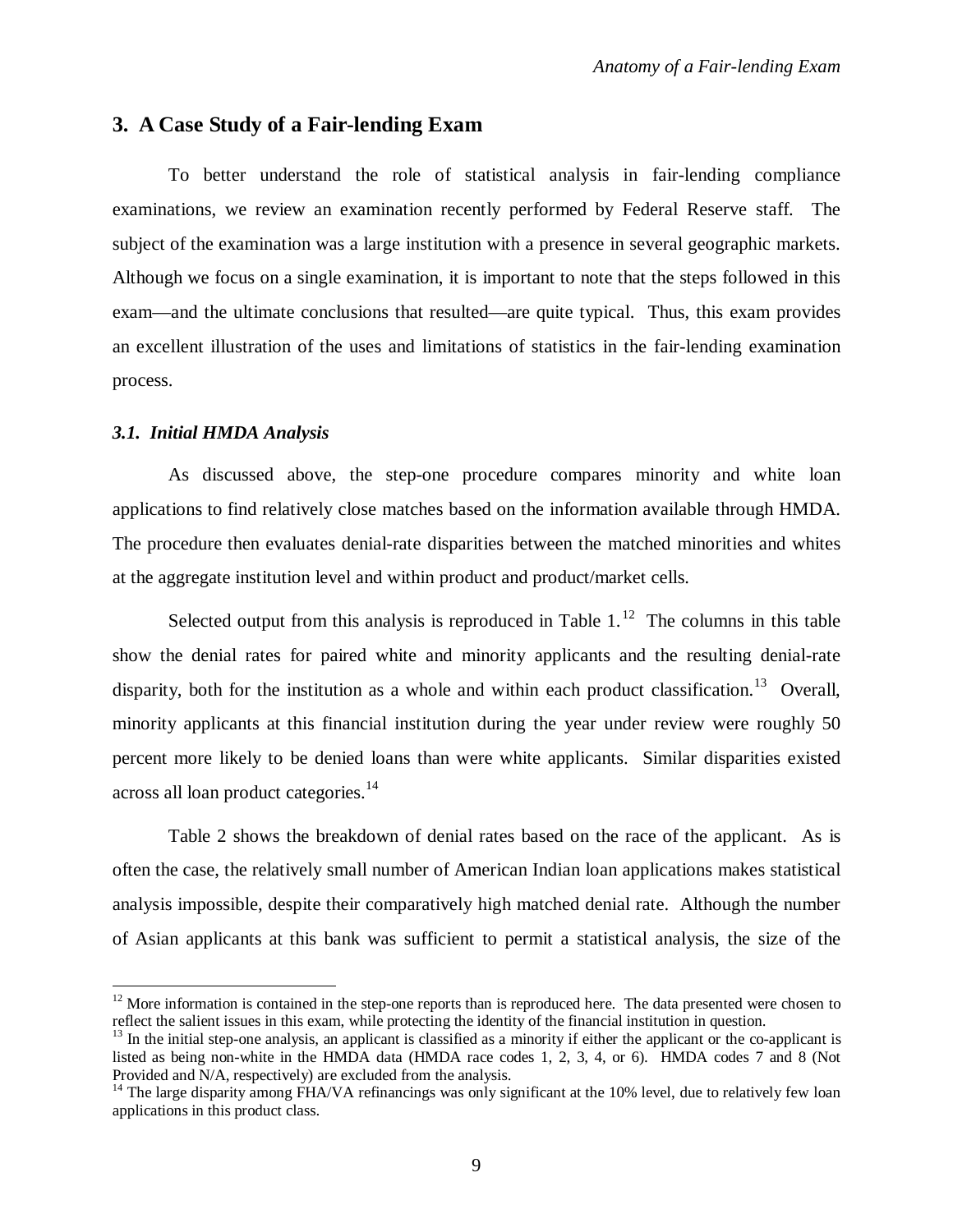disparity for this group was relatively small and lacking in any statistical significance. This, too, is quite typical. In contrast, Black applicants were 1.8 times more likely to be rejected than matched whites, while Hispanic applicants faced a denial-rate disparity of 1.25 to 1, both of which were statistically significant at the 1% level.

The step-one program also allows examiners to separately evaluate the lending activity in each MSA in which the bank does business. Table 3 shows the matched-pair denial-rate disparities within the particular MSA on which examiners ultimately chose to focus their efforts.<sup>15</sup> As can be seen in the table, the overall paired denial-rate disparity in this market was comparable to that for the institution as a whole (1.5 to 1). Within this market, the conventional purchase loan category exhibited a paired denial-rate gap of more than 2 to 1.

Based on the information summarized in these tables and other factors, examiners decided to collect data to perform a full logistic regression on the institution's conventional home purchase lending activity in this MSA. Although the paired denial-rate disparity was relatively modest in magnitude (under 10 percentage points), the decision to proceed was based on a number of considerations, including the fact that this institution had not previously been subject to a detailed statistical fair-lending review.

## *3.2. Data Collection*

 $\overline{a}$ 

Using the sample-selection procedure described earlier, 420 conventional home purchase mortgage application files were selected for the full regression analysis. In the end, 10 of these files were removed from the sample because of coding errors in the HMDA data (e.g., they belonged to a different product category) or because the bank was unable to locate the loan files requested. An additional 70 loan files were excluded because they were applications for a special loan program with different underwriting criteria.<sup>16</sup> This left a final sample of 340 loan files, including 43 denied applications. The number of applications from minorities was 154, of

<sup>&</sup>lt;sup>15</sup> All of the MSAs that this institution served were reviewed in a similar way. This MSA was chosen for the steptwo analysis based on a number of factors, including presence of a large number of minorities and the fact that the disparity in this MSA was typical for that of the institution as a whole.

<sup>&</sup>lt;sup>16</sup> Examiners performed a detailed analysis of these loans, using both statistical techniques and judgmental file review, and found no evidence of illegal discrimination among these loans.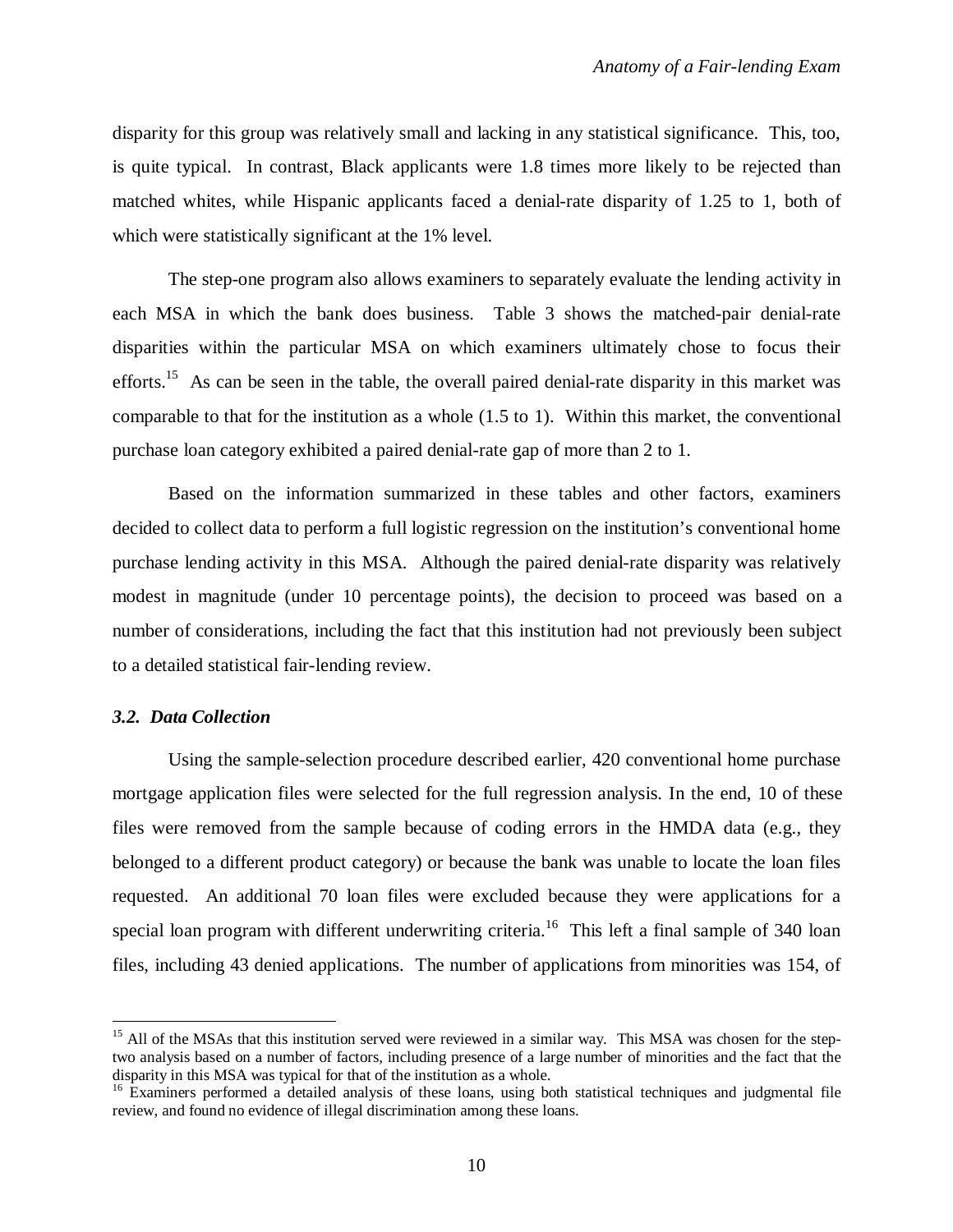which 30 were denied. $17$ 

In total, examiners collected 72 data items (including information reported under HMDA), which were then used to create literally dozens of additional variables for the logistic regression analysis. The data collected included personal information about the applicant and co-applicant (e.g., race, gender, income, assets, housing expenses, employment history, credit history, and bankruptcies and foreclosures); characteristics of the requested loan (e.g., principal and interest payments, whether mortgage insurance was obtained, the application and action dates on the loan, and the loan officer processing the application); and information about the subject property (e.g., its appraised value and the census tract in which it was located).

#### *3.3. Statistical Analysis*

Because our goal is to contribute to a general understanding of the role of statistical analysis within the overall context of a fair-lending compliance evaluation, we do not present all of the various model specifications that were investigated in the course of this examination. Suffice it to say that dozens of different specifications were tried, with particular consideration of the most effective controls for the applicant's credit history. The final specification was chosen to include variables that best captured the impact of the applicant's credit history, income, and property as these related to the institution's credit-granting decisions. Importantly, these variables were subjected to a number of robustness checks, and their predictive power remained quite strong in response to changes in other variables included in the model.

The final variables used in the analysis are listed and defined in Table 4. Several points are worth noting about the variables selected for the regression. First, although examiners collected detailed information about the number and type of delinquencies shown on the credit report, by far the best predictor of loan acceptance was the bankruptcy variable ultimately selected. This was consistent with the bank's stated underwriting policy, under which minor delinquencies were not weighed very heavily. Similarly, several specifications for obligation ratios were considered, including both continuous and discrete versions. In the end, back-end

 $17$  For this product/market category, the matched-pair denial-rate disparity did not vary much in magnitude with the racial or ethnic classification of the minority applicant. Therefore, all minority groups were included in the analysis.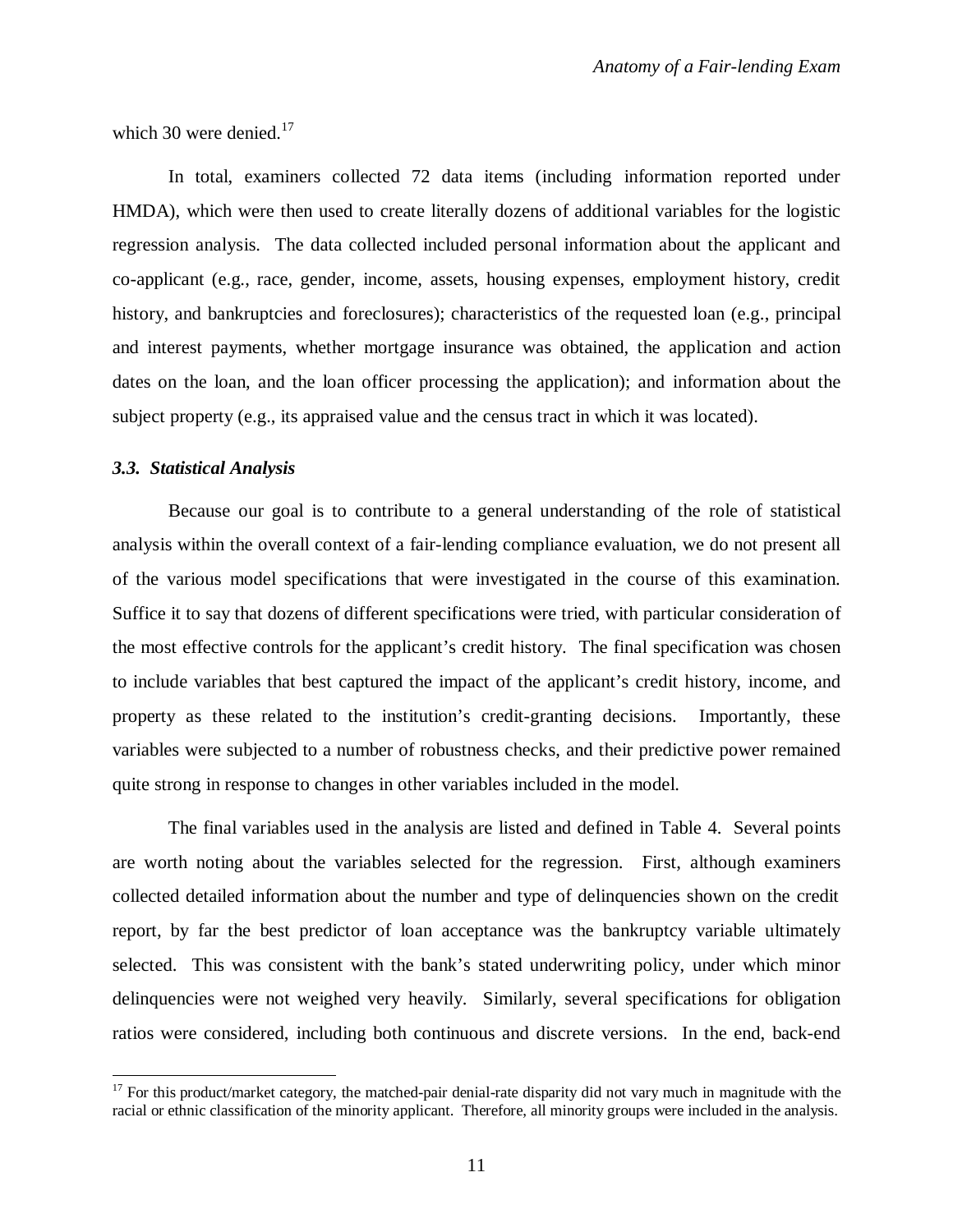(total debt payment-to-income) ratio bounds of 40% and 45% proved to be the most descriptive of the bank's actual underwriting practices; the front-end (housing debt payment-to-income) ratio did not appear to matter after controlling for the back-end ratio. Third, the size of the loan did not appear to affect its likelihood of being approved once the loan-to-value (LTV) ratio was considered. At the same time, higher LTV cutoffs such as 90% and 95% had little explanatory power above that provided by identifying loans with LTV ratios above 80%. Finally, the model controlled for potential seasonal variation in the bank's lending activity. Applications received in the spring and summer—when application volume is typically high—may receive less attention by an underwriter or loan officer. For example, individuals who apply during peak periods may have less opportunity to explain weaknesses in their credit record or employment history. Consequently, these applications may be more likely to be rejected than those received in the fall or winter.

Descriptive statistics for the variables used are presented in Table 5. Overall, 87 percent of all mortgage loan applications in our sample were approved. Some other notable features of the sample are: 48% of the applications were forwarded by a broker rather than by an in-house loan officer; 24% of the applications had a bankruptcy, collection, judgement, or foreclosure on the credit report; and 45% of the sample was comprised of minority applicants.

Logistic regression results are reported in Table  $6<sup>18</sup>$  All of the variables included in the final specification are statistically significant, with the exception of the co-applicant dummy variable, applicant income, and a dummy variable for applications in the  $1<sup>st</sup>$  quarter of the year. Most variables are significant at the 1 percent level or higher. The percentage point impacts are derived by calculating the probability of approval for an applicant with the mean income (\$47,956) and for whom all dummy variables are equal zero, and comparing this probability with that of an applicant who is identical in every respect except the characteristic in question. For dummy variables, this means setting the variable in question equal to 1, and for income it involves increasing the applicant's income by \$1,000. To clarify the interpretation of this

 $\overline{a}$ 

 $18$  The results reported are for a non-weighted regression. The results were essentially unchanged when the equation was re-estimated after assigning weights consistent with the matched-pair procedure used to draw the sample. For that estimation, the weight assigned to a particular white applicant was based on the number of minorities with which the applicant was paired and on the total number of whites matching to these same minorities.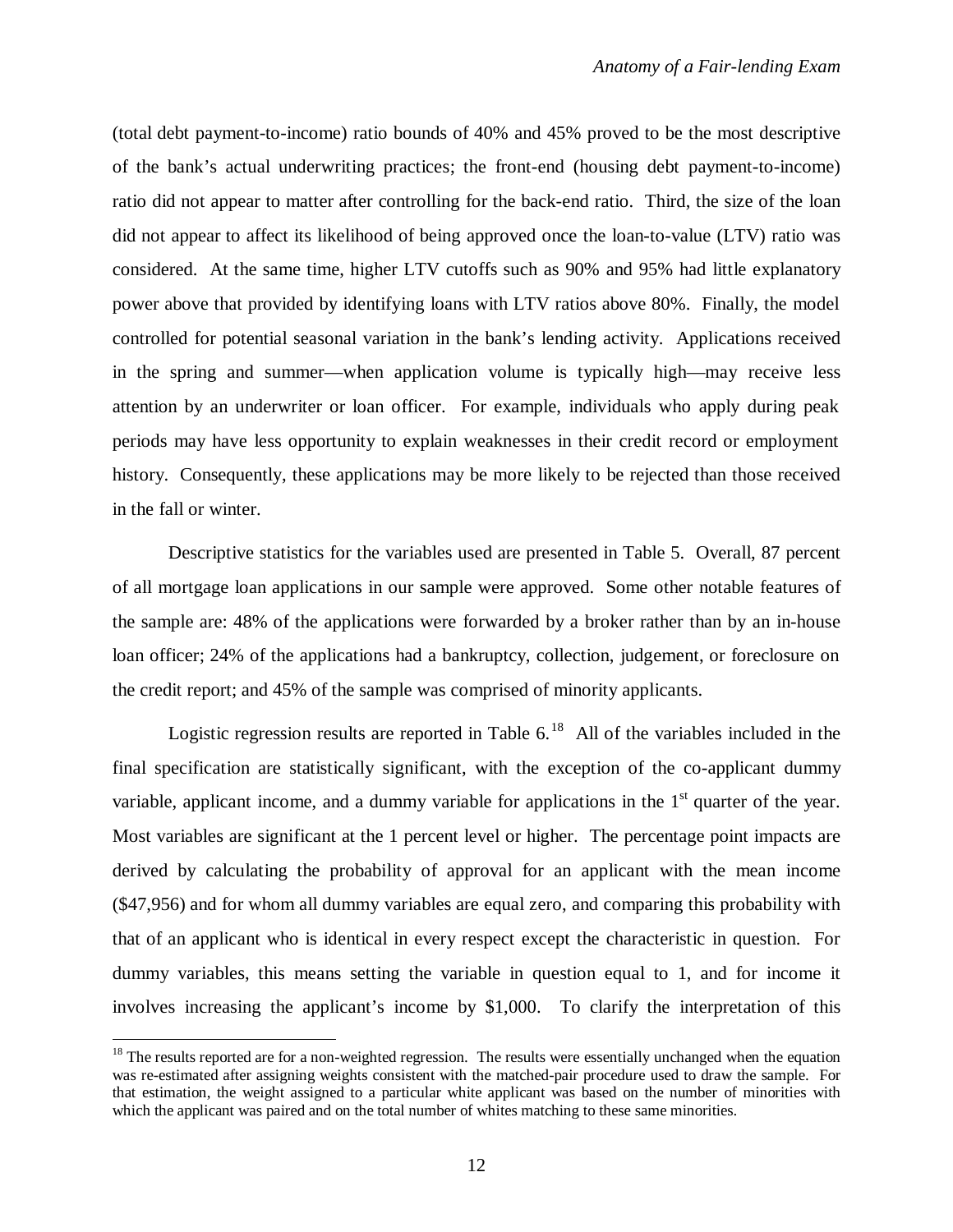number, note that the probability that this hypothetical "normal" applicant is approved is 97.38%. In contrast, an applicant whose liquid assets (at the time of application) are below those required for closing (*Deficit* = 1) but is "normal" in every other respect has a 91.58% chance of being approved.<sup>19</sup>

Of primary interest from an examination standpoint is the minority dummy variable. This coefficient is statistically significant at the 2% level. At first glance, the 4.56 percentage point impact for minority approvals may not seem particularly large. But given that the base case denial rate is only 2.62%, this translates into a 2.8 to 1 denial-rate disparity. More strikingly, when other derogatory factors are present, the impact of minority status increases dramatically. For example, a "normal" white applicant with a LTV ratio above 80% is approved 92.81% of the time. In contrast, an otherwise identical minority has only an 81.45% chance of approval. A disparity of this magnitude will generally merit close scrutiny by examiners.

The next step in the examination process is to investigate credit decisions more closely by reviewing matched files. As we will see, this review often reveals legitimate explanations for the disparities uncovered by the statistical portion of the exam.

## **4. Follow-Up File Review**

Using the predictions based on the estimated equation along with selected characteristics for matching, the step-two program generates new pairs of rejected and approved loan applications on which examiners can focus their efforts. The rejected application in each pair has an equal or greater predicted likelihood approval than the approved application (after accounting for the predicted effect of race.) Examiners carefully inspect each of these loan files and possibly other files as well, taking detailed notes about information revealed in these files that may have been omitted from or not adequately accounted for in the statistical analysis. Each rejected loan application was included in the follow-up review for the institution that is the subject of our case study.

<sup>&</sup>lt;sup>19</sup> Applications exhibiting such a funding deficit are not necessarily rejected because the applicants may be able to demonstrate alternative sources of funds, such as investments they plan to liquidate or gifts from close relatives.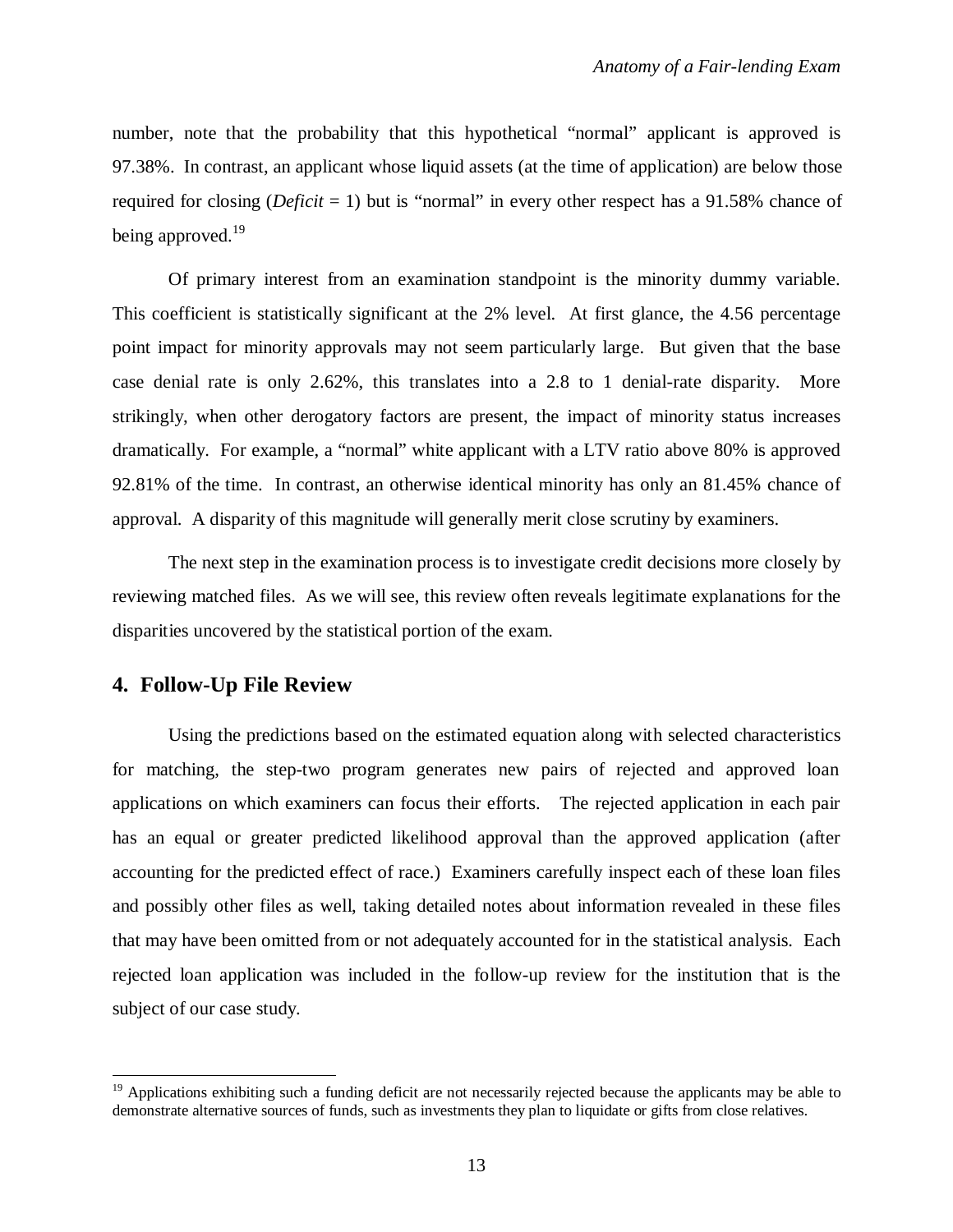In this section, we review the findings from this stage of the examination. The primary reasons behind the denial of each of the rejected loan applications are summarized in Table 7. The information gleaned from the follow-up review indicated that most rejections occurred at least in part for legitimate reasons that cannot be effectively controlled for using statistical techniques. Therefore, examiners concluded that there was no evidence of illegal discrimination.

## *4.1. Unverifiable Information or Incomplete Application*

 $\overline{a}$ 

Nearly half of all rejected applications (20 out of 43) were denied primarily because of unverifiable information (such as reported income) or incompleteness. Nearly all (12 out of 14) brokered applications and about a quarter of (8 out of 29) direct applications that were rejected had unverifiable information or were incomplete. Table 8 shows the results of a logistic regression in which applications that were rejected for reasons *other* than incompleteness or unverifiable information were excluded from the analysis.<sup>20</sup> As evidenced in this table, when we restricted our attention only to denials for unverifiable information or incompleteness, we found a statistically significant disparity between the minority and white denial rates. The overall disparity was driven by the brokered application denial rates.<sup>21</sup>

Denial-rate disparities arising because of unverified or incomplete information in the loan file can be a particular concern from a fair-lending perspective, because such disparities may reflect disparate treatment by the loan officers and others who collect this information. For example, if underwriters have been less aggressive in verifying the income and assets of minority applicants, then this type of disparity would result. Although statistical analysis can help identify this as an issue for examiners to address, it is an inappropriate tool for determining whether there actually was bias in the bank's efforts to obtain or verify information. Instead, this issue can only be evaluated judgmentally by examiners.

It is noteworthy that the source of this disparity was loans originally solicited by a broker.

 $20$  The specification in this regression is more parsimonious than that shown above because the smaller number of rejected loan files reduces the power of the statistical tests. The results were robust to performing a multinomial logistic regression incorporating each of the possible outcomes: approvals, denials due to unverifiable information or incompleteness, and other denials.

 $21$  This was confirmed by re-estimating the equation with interaction terms differentiating among brokered and direct applications from whites and minorities.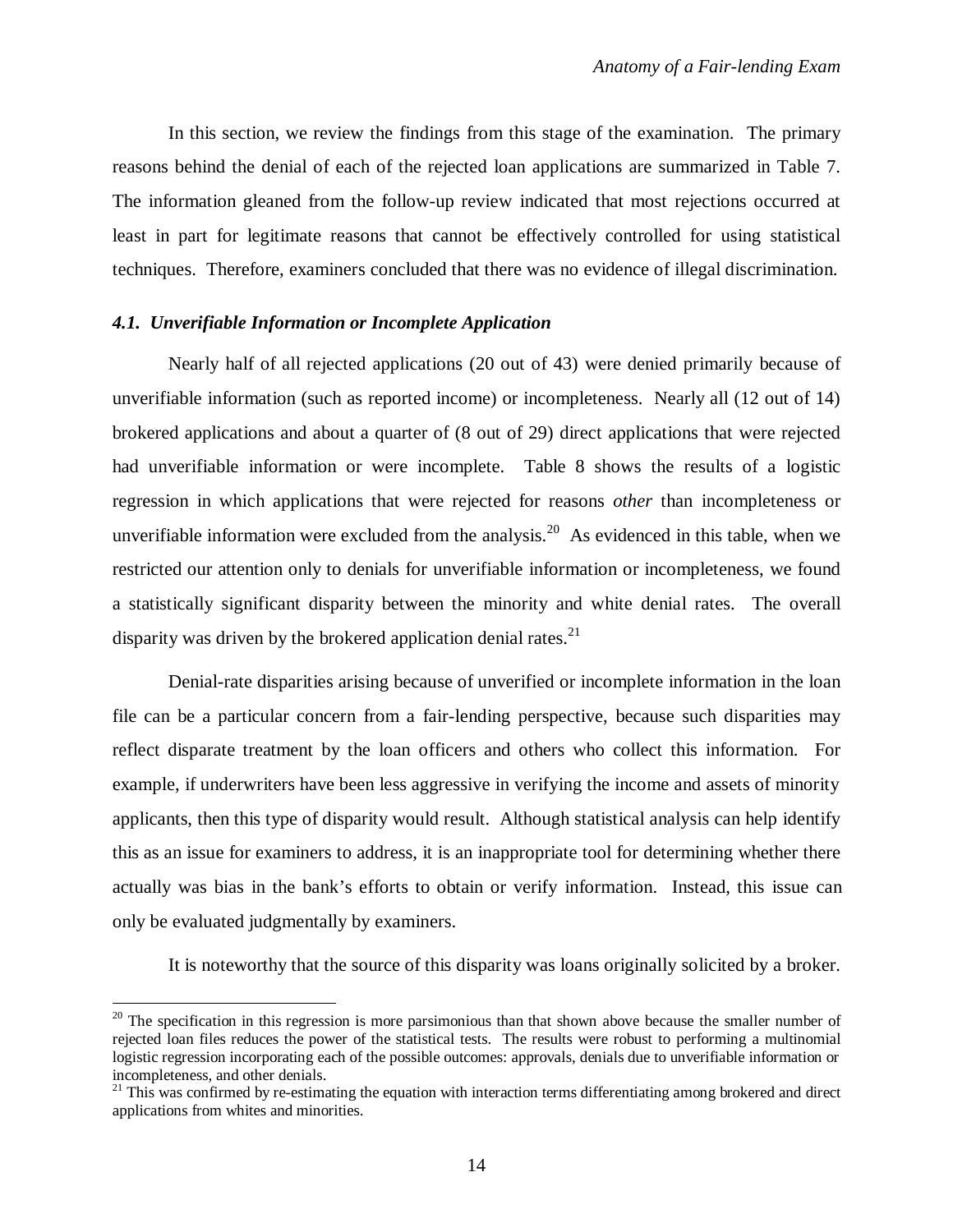Brokered loans are substantially less likely to be rejected than loans coming from in-house loan officers. This fact suggests that a broker is unlikely to submit a loan package to this bank if he or she believes this application will not meet the bank's underwriting guidelines. At the same time, brokers know that the bank will diligently verify the information contained on the application, making the broker's verification efforts redundant. Thus, when brokered loans are rejected, it is rarely because the applicant fails to meet the bank's underwriting guidelines, but rather because the information contained in the loan file could not be verified.

In the end, examiners found no cause for concern regarding the collection and verification of information by this institution. In particular, there was no evidence to suggest that time spent by the bank on minority files that were rejected for this reason differed from that spent on white files rejected for the same reason (Table 9). $^{22}$ 

#### *4.2. Omitted variables or Idiosyncratic Factors*

 $\overline{a}$ 

When applications denied due to unverifiable information or incompleteness were excluded, the statistical model still indicated a statistically significant disparity between white and minority approval rates. The results from this regression are presented in Table  $10^{23}$  The continuing significance of the minority dummy variable suggests that unverified and incomplete loan files alone cannot explain the disparity between white and minority denial rates. A detailed examination however, indicated that there were further factors contributing to denial that were not included in the statistical model for most of the rejected applications.<sup>24</sup>

The most frequent such factor was the presence of one or more open collection items on an applicant's credit report. The statistical analysis did not distinguish between paid and unpaid

<sup>&</sup>lt;sup>22</sup> Note that the large and significant coefficient on *Broker* in this regression only reflects the time spent on these applications by the bank; any time spent by the broker collecting the information contained in the loan file prior to its presentation to the bank cannot be measured by examiners.

 $^{23}$  Again, the results were robust to performing a multinomial logistic regression incorporating each of the possible outcomes: approvals, denials due to unverifiable information or incompleteness, and other denials.

<sup>&</sup>lt;sup>24</sup> There were two rejected loan applications that contained no additional information outside that incorporated into the statistical model. In both of these cases, the predicted probability of approval was very low because of a number of derogatory factors. Thus, the model fully explained these rejections.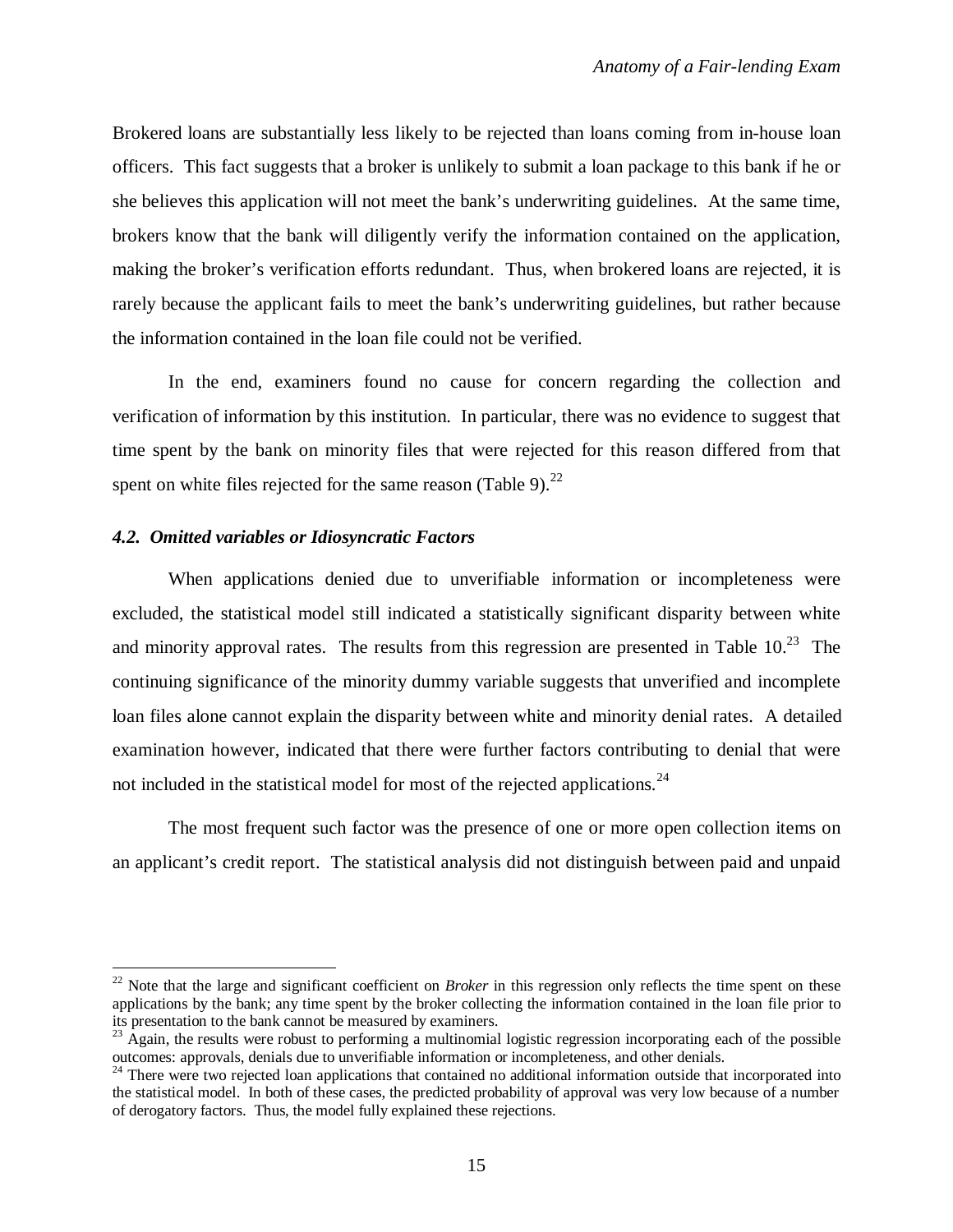collections because this information had not been collected.<sup>25</sup> If the information had been collected, then it may have been feasible to determine whether the presence of an open collection item meant certain rejection or to control for this factor in a statistical model. Instead, examiners relied on a judgmental analysis to determine whether this reason for rejection had been applied in a non-discriminatory manner.

Other factors contributing to denial appeared to be more idiosyncratic in nature. These included, for instance, reliance on rental income coupled with a very-high back-end ratio, and issues pertaining to the adequacy of the collateral coupled with a high loan-to-value ratio. Such factors, because they are unusual, cannot feasibly be controlled for in a statistical model. Again, examiners relied on a judgmental analysis to determine whether these reasons for rejection had been applied in a non-discriminatory manner.

## **5. The Uses and Limitations of Statistics**

The recent use of statistical techniques in compliance examinations has not been without its critics.<sup>26</sup> In this section, we highlight some of the more important concerns that have been raised about the use of statistics to detect discrimination in the mortgage underwriting process, and explain how the overall fair lending examination process overcomes some of these problems.

#### *5.1. Combining Institutions, Products, and Markets*

 $\overline{a}$ 

One of the more fundamental concerns with interpreting the Boston Fed Study's results is their use of multiple institutions with different underwriting guidelines. Similarly, many have expressed concerns about combining applications from different loan programs and different markets, even when only one institution's lending practices are analyzed.

Obviously, the banking regulatory agencies analyze each institution independently for fair-lending compliance. Furthermore, each product type is analyzed in isolation, to ensure that any differences in underwriting practices across product types do not bias the statistical results.

<sup>&</sup>lt;sup>25</sup> Collecting data from loan applications, particularly from applicant credit reports, is a time-consuming and painstaking process. As discussed above, to conserve resources examiners limit the collection based on a review of the bank's lending policies, discussions with bank credit officers, and prior experience.

 $^{26}$  Rachlis (1995) provides a nice summary of these criticisms. See also Phillips and Trost (1995).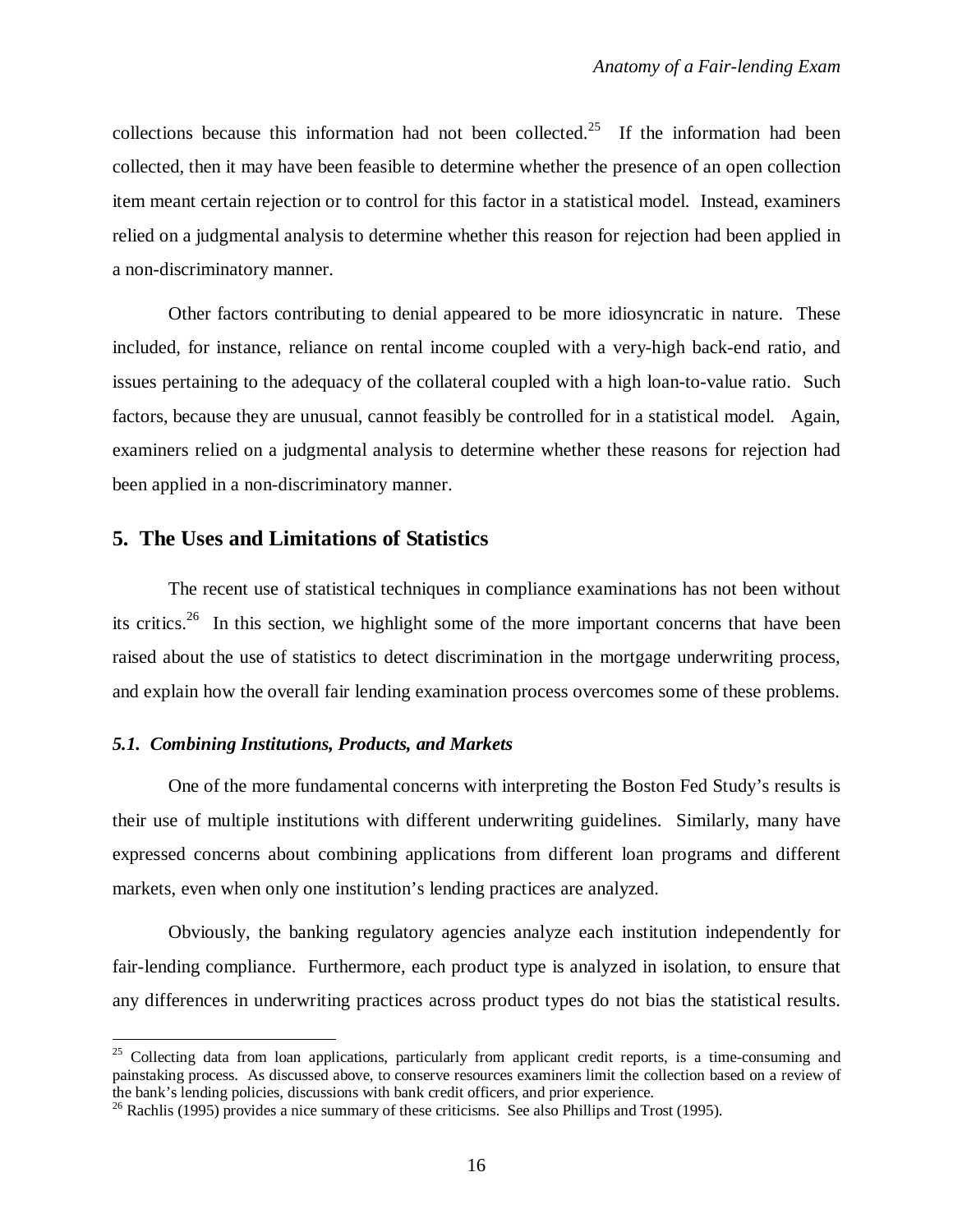Examiners' ability to directly inspect loan files allows them to separate applications belonging to product sub-categories that are characterized by substantially different underwriting. For example, applications for special loan programs are always analyzed separately from those for the bank's conventional loan products. Finally, examiners at the Federal Reserve analyze markets individually, except when there is a compelling reason to combine observations from different markets.<sup>27</sup>

#### *5.2. Data Problems*

 $\overline{a}$ 

The second class of concerns about the use of statistics in detecting discrimination revolves around the reliability of the data used. Unlike the Boston Fed researchers, compliance examiners are able to collect their data directly from each of the loan files in their sample. Furthermore, if there are questions about the interpretation of some information in the loan file (e.g., whether gift funds should be included as liquid assets), they are often able to speak personally with the loan officer or underwriter who processed the loan. As a result, odd or hardto-interpret data are rarely a problem in bank-specific exams.

A specific concern lies in determining which loans should be counted as accepted and which as rejected. For example, if an applicant fails to provide employment contact information so that the bank cannot verify income or employment, the loan will likely be rejected. At the same time, this failure to provide this information may reflect an applicant who has implicitly decided to withdraw his or her application. Whether such an application should be coded as rejected or withdrawn is a difficult call. Once again, however, examiners' ability to manually inspect the loan files and speak personally with the bank's staff makes it possible for these cases to be interpreted in a consistent way, or for them to be identified and excluded from the statistical analysis.<sup>28</sup>

 $27$  For example, markets will be combined to obtain a sample of sufficient size, but only if the underwriting decisions for these markets are made at a single office and are based on a uniform set of guidelines. We are not familiar with other agencies' policies regarding the combining of markets for a statistical analysis.

<sup>&</sup>lt;sup>28</sup> When they are excluded from the statistical portion of the exam, examiners will typically give such applications a careful independent review.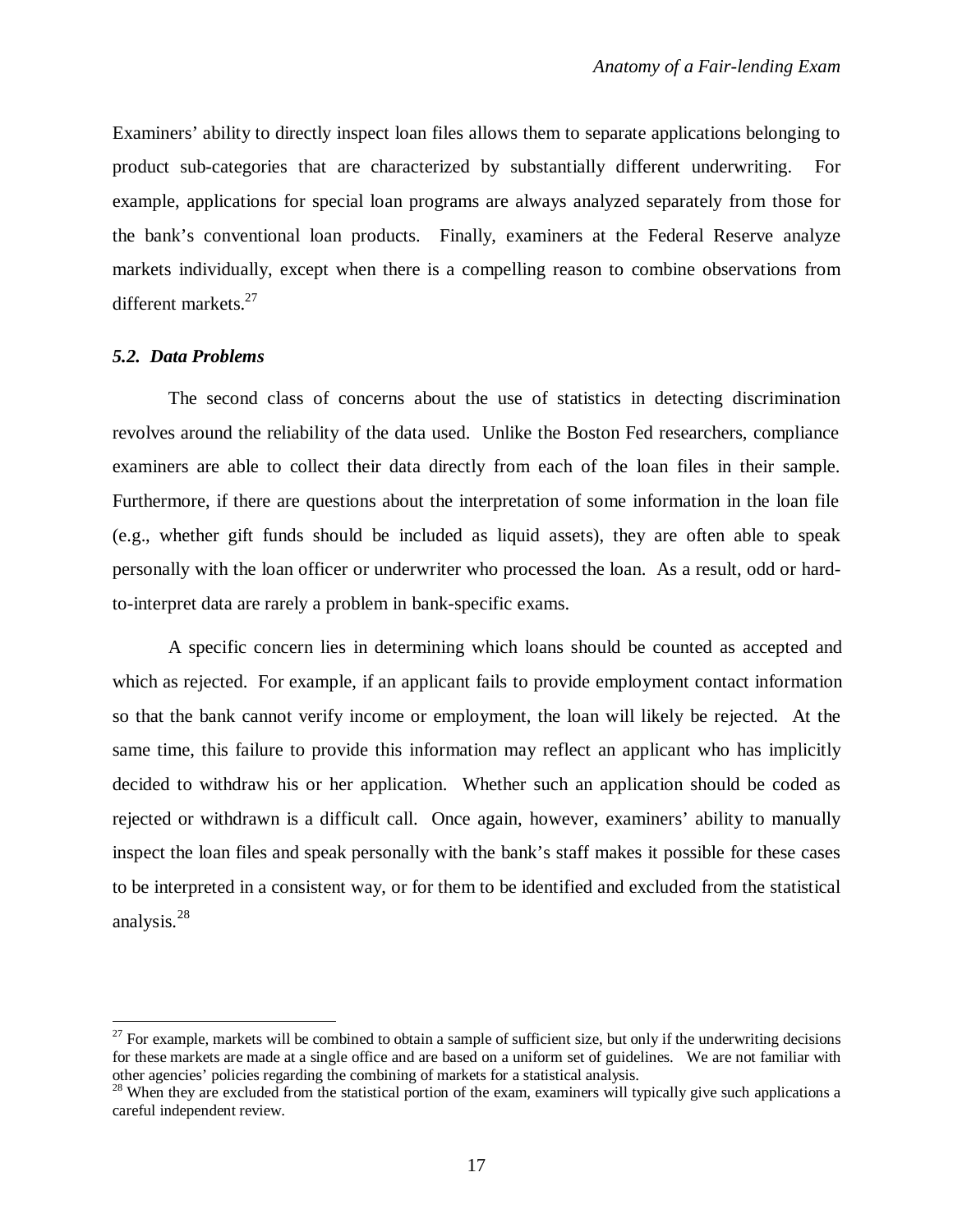## *5.3. Specification Problems*

A third problem often cited with the Boston Fed study and other statistical tests of mortgage discrimination is the specification of the statistical model. In particular, many researchers have criticized the underwriting variables used by Munnell, et al. as being incomplete or inconsistent. As discussed above, examiners choose the data to collect based on their conversations with the bank's loan officers and loan review committee. Thus, there is every reason to believe that they collect those variables that are most important to the bank's underwriting decisions. Furthermore, because examiners collect very detailed information from the loan files, a large number of different model specifications may be tried, to ensure the best statistical fit and to verify the robustness of the statistical results. Finally, examiners are able to follow up the statistical analysis with a review of individual loan files. On occasion, this analysis reveals variables that should have been included in the statistical model. Although such variables often cannot be included in the model at this point, examiners are able to use their judgement to ensure that the factor was applied without bias.

#### *5.4. Modeling the Underwriting Process*

Perhaps the most strident criticism of the use of statistics to uncover discrimination has been over the proper way to model the application and underwriting decisions.<sup>29</sup> Most empirical work to date has applied single-equation estimation techniques, focusing on the underwriting decision independent of the application decision. In contrast, it is argued that pre-screening or self-selection processes may influence the composition of the applicant pool as well as the eventual underwriting decision, and that failure to model such processes may bias the estimated coefficients of the underwriting decision model or cloud the interpretation of the results. In particular, if white individuals who are likely to be rejected are more apt to self-select out of the applicant pool than comparable minorities, then the single-equation model may provide a false indication of discrimination.

This criticism is muted in the fair lending examination context in part because the

<sup>&</sup>lt;sup>29</sup> There has been relatively little theoretical work on this problem; a notable exception is Longhofer and Peters (2000). As a consequence, structural models are rarely used in empirical work in this area.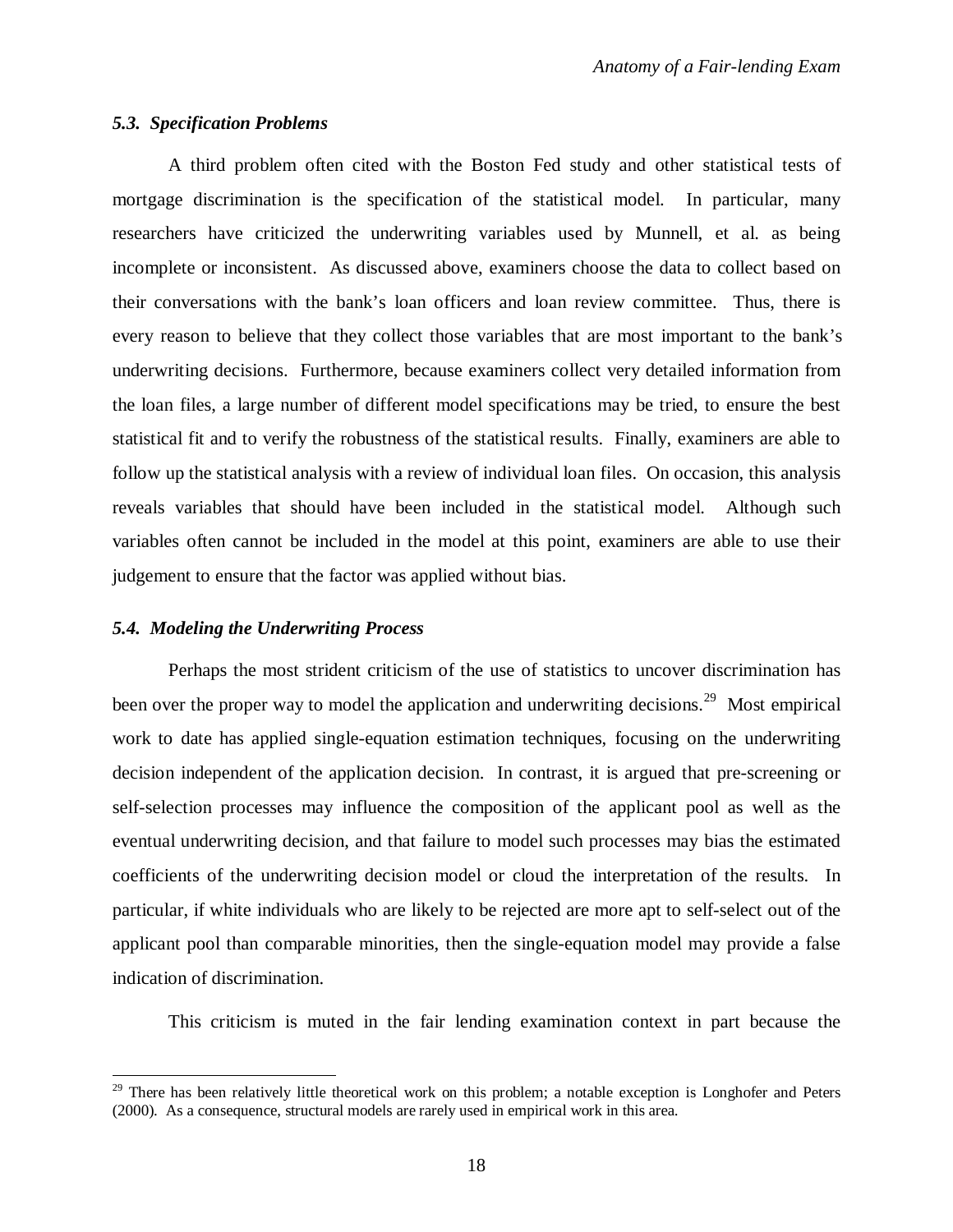purpose of a compliance examination is quite distinct from that of a more general econometric study. As Stengel and Glennon (1999) effectively argue, the goal in a fair-lending exam is to determine whether the bank's stated underwriting guidelines are applied without bias with respect to an applicant's race or other protected characteristic. The statistical component of this exam is intended to "develop a bank-specific model that represents the underwriters' decision rule  $\ldots$  as it was applied against the bank's own applicant pool."<sup>30</sup>

This criticism is further muted by consideration of the role of the follow-up file review in the examination process. If there is a credit characteristic omitted from the statistical model that may have induced some white potential applicants to self-select out of the sample and that was a cause for rejection of a number of minority applications, then this characteristic may be identified during the file reviews.

A more relevant concern is that underwriting may be a multi-step process, in which new data collected about an individual may depend on the characteristics of data already collected. For example, if an applicant's credit report shows sufficiently severe blemishes to merit rejection, then the applicant's income may never be verified. This raises concern about the quality of the data used in the analysis, particularly among rejected loan files.

The discussion in the last section showed that unverified information or incomplete applications played a large part in the decision to reject some applications. It is exactly this problem that makes follow-up file review such an important part of the whole examination process. By looking at individual loan files, examiners can ascertain the degree to which their statistical results may be biased by the underwriting process itself. In the end, informed examiner judgement must be the final arbiter in interpreting the results of any statistical model.

## **6. Conclusions**

 $\overline{a}$ 

The use of statistical analysis for detecting discrimination in mortgage lending has been criticized on the grounds that the potential for data recording errors and problems of model specification raise the potential for such an evaluation to lead to an inappropriate conclusion.

 $30$  Stengel and Glennon (1999), p. 304.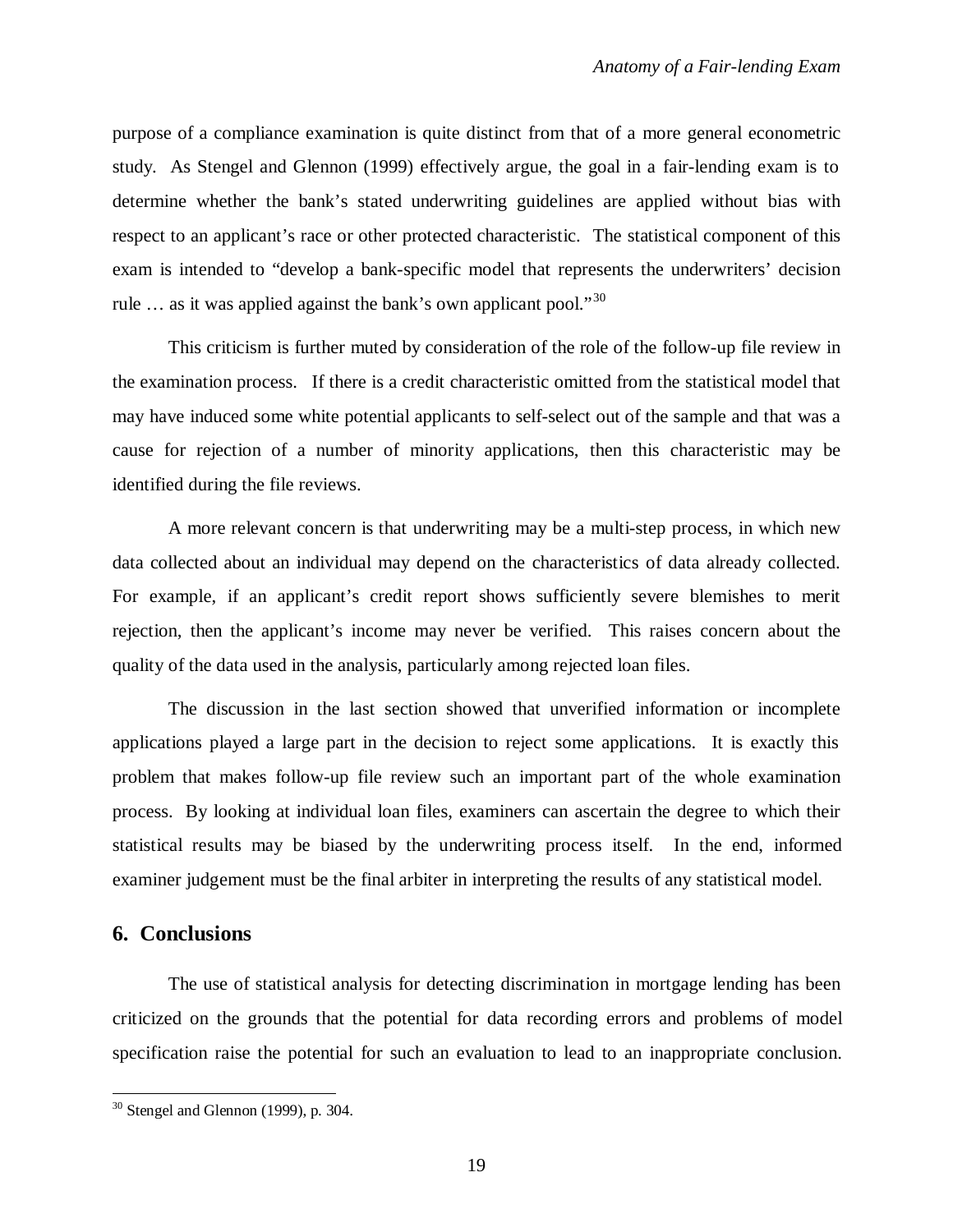Moreover, conducting a logistic regression analysis of an institution's application approval patterns is costly and requires a major commitment of examiner resources, which would seem to be justifiable only if the results are likely to be reliable.

This case study demonstrates that potential difficulties related to the statistical analysis of mortgage lending decisions can contribute to inappropriate conclusions if the statistical results are taken at face value. A statistically significant relationship was found between minority status and likelihood of denial in a logistic regression equation where each of the major factors in the institution's underwriting policies as interpreted or understood by examiners were controlled for. The empirical model also controlled for conditions not explicitly related to underwriting policies that might affect the disposition of an application; namely, the season when it was filed and whether the loan application was processed and submitted by a mortgage broker. Moreover, a very broad data collection effort was undertaken for the analysis, and the finding was robust to alternative model specifications. Ultimately, however, this finding was attributed to a possible omitted variable (unpaid collections) and to factors that are not amenable to statistical modeling. The latter included incomplete or unverifiable information in the file and idiosyncratic factors specific to individual applications, such as property deficiencies.

Nevertheless, as this study illustrates, statistical tools have a useful role to play within the full compliance examination context. Initial statistical analysis using HMDA data is a costeffective way to screen institutions before examiner resources are committed to conducting a logistic regression analysis. Institutions that do not exhibit substantial disparities in their HMDA-reported data (and those that would not provide a sample of adequate size and composition) are not subject to further statistical review but undergo more traditional, judgmental review by examiners. When a logistic regression analysis is undertaken, the results provide examiners with important information regarding the extent to which a disparity persists once major underwriting variables are taken into consideration, enhancing their ability to detect a pattern of discriminatory treatment. Further, the logistic regression procedure enables examiners to separate out the effects of major underwriting variables and focus their investigation on other factors, including possible discrimination, that might have contributed to an observed disparity.

20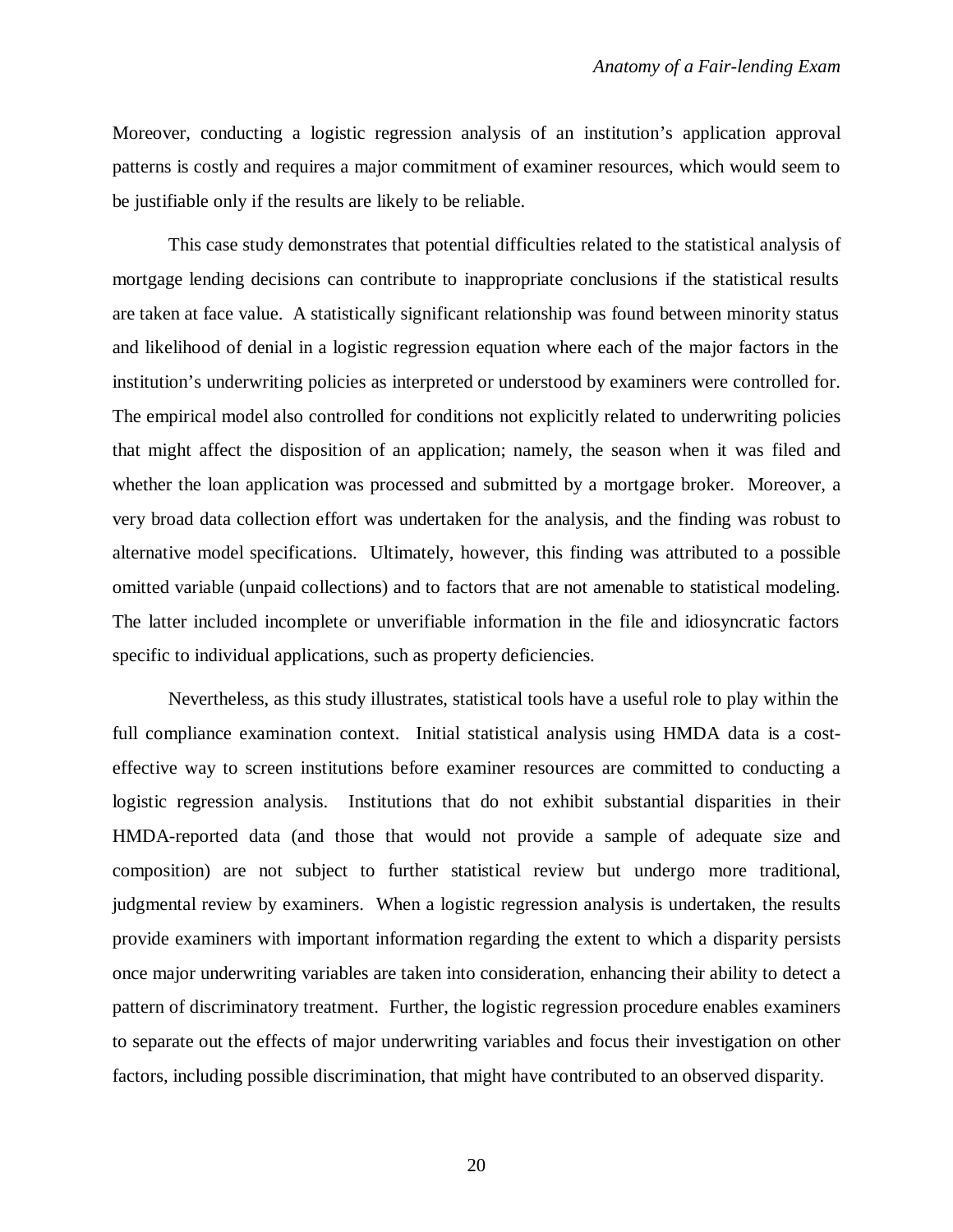Finally, the direct examination of loan files that follows the statistical investigation helps ensure that the ultimate causes of an observed disparity will be identified. There is little reason to believe that an examination process that incorporates statistical analysis along with judgmental review would be more apt to result in an inappropriate referral than a purely judgmental exam. Statistical analysis in combination with comparative file review appears to provide a balanced and thorough approach to enforcement of fair-lending laws.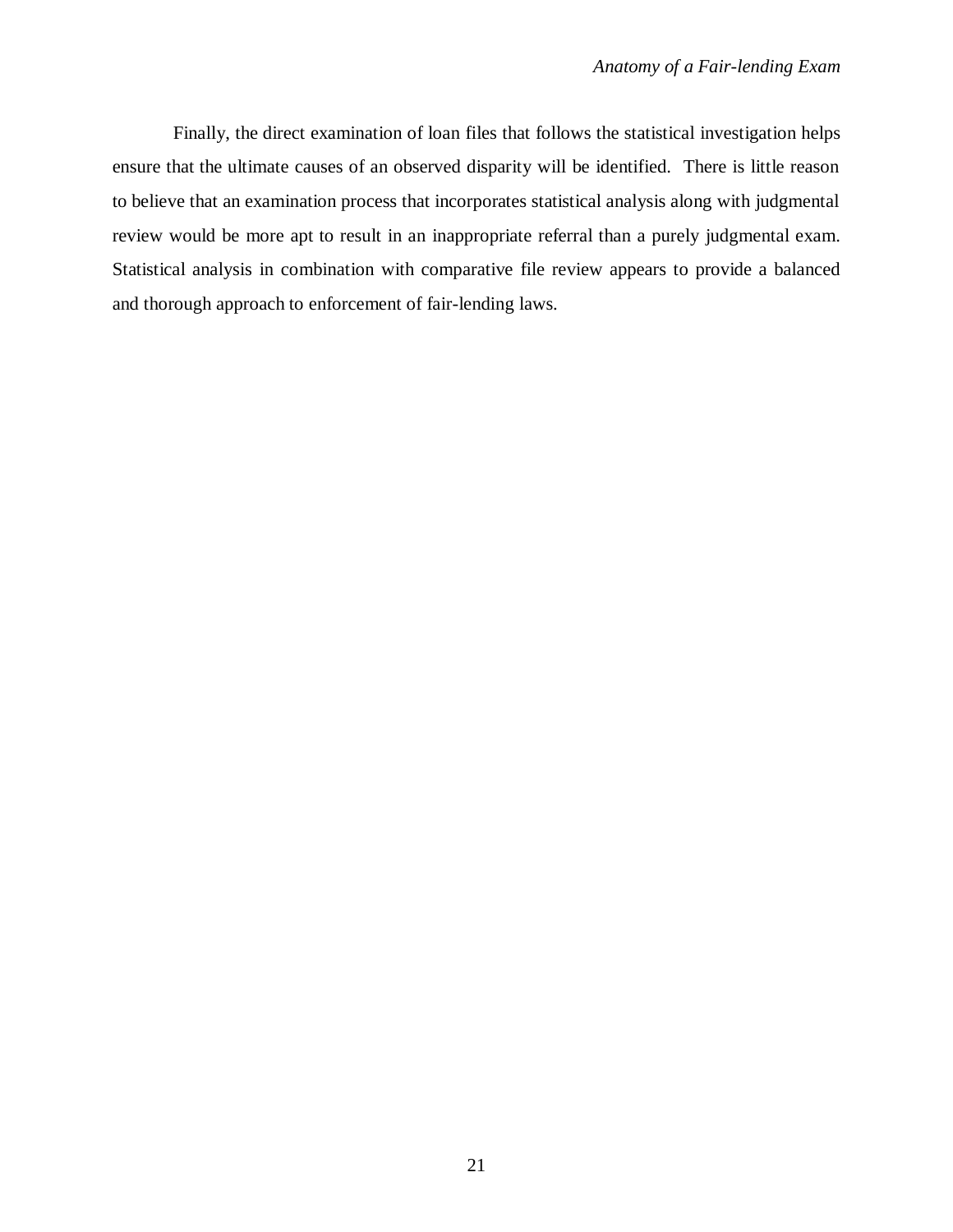# **7. Tables**

| <b>Loan Class</b>             | <b>Paired</b><br><b>Minority</b><br><b>Denial Rate</b> | Paired<br><b>White</b><br><b>Denial Rate</b> | <b>Paired</b><br>Denial-rate<br><b>Disparity</b> |  |
|-------------------------------|--------------------------------------------------------|----------------------------------------------|--------------------------------------------------|--|
| Overall                       | 16.9%                                                  | 11.3%                                        | $5.6\%***$                                       |  |
| <b>Conventional Purchase</b>  | 15.7%                                                  | 10.7%                                        | $5.0\%$ ***                                      |  |
| <b>Conventional Refinance</b> | 19.1%                                                  | 12.6%                                        | $6.5\%$ ***                                      |  |
| <b>FHA/VA Purchase</b>        | 19.9%                                                  | 13.0%                                        | $6.9\%***$                                       |  |
| <b>FHA/VA Refinance</b>       | 40.0%                                                  | 8.1%                                         | $31.9\%*$                                        |  |

# **Table 1** Step-one Analysis Nationwide HMDA Data

\*\*\* Denial-rate disparities significant at the 1% level.<br>\*\* Denial-rate disparities significant at the 5% level

\*\* Denial-rate disparities significant at the 5% level.<br>Negligible 10% level

Denial-rate disparities significant at the 10% level.

Note: The disparities among FHA/VA refinancings are less significant due to the small number of such loans processed by this institution.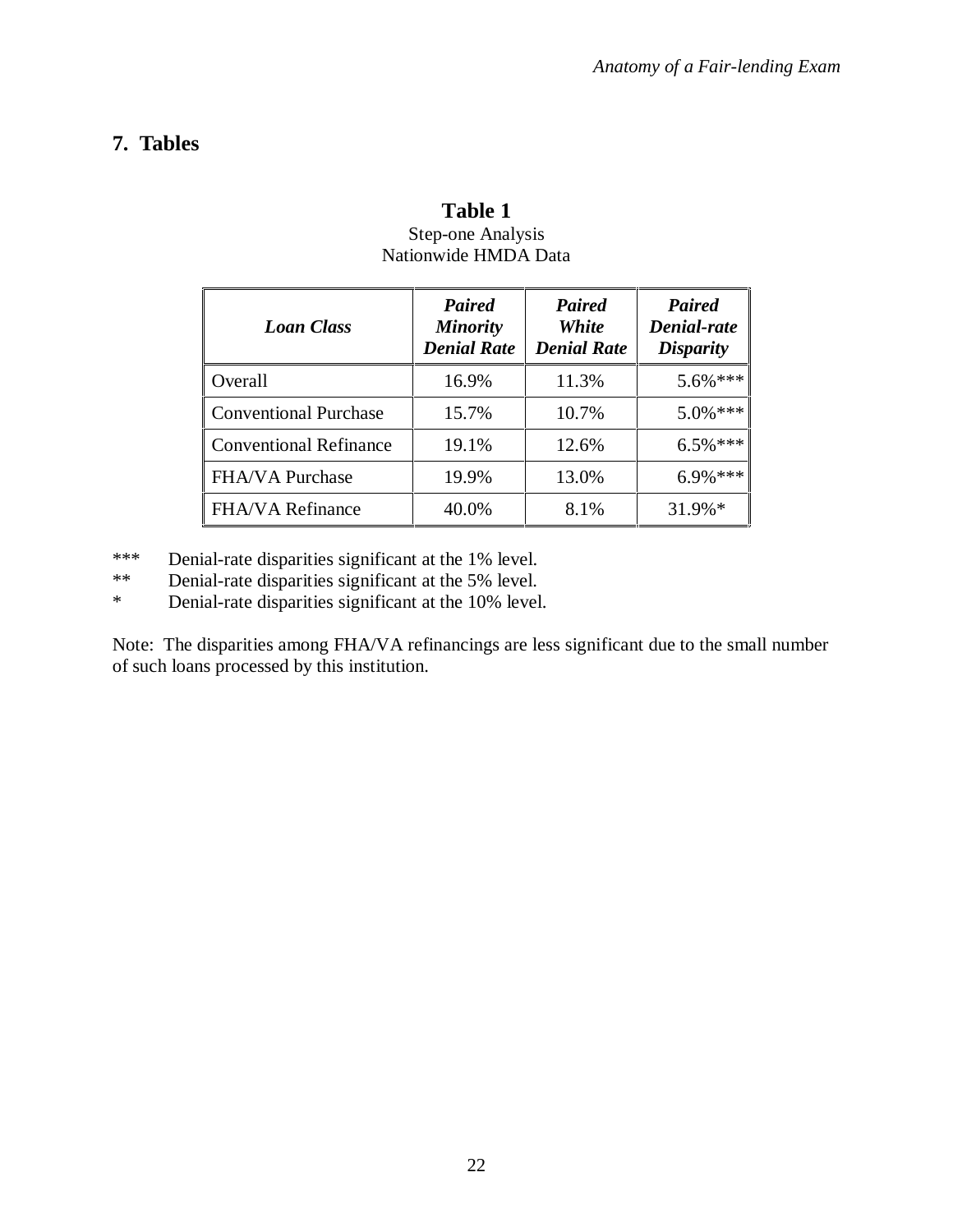| <b>Minority Group</b> | <b>Paired</b><br><b>Minority</b><br><b>Denial Rate</b> | Paired<br><b>White</b><br><b>Denial Rate</b> | <b>Paired</b><br>Denial-rate<br><b>Disparity</b> |  |
|-----------------------|--------------------------------------------------------|----------------------------------------------|--------------------------------------------------|--|
| All minority          | 16.9%                                                  | 11.3%                                        | $5.6\%***$                                       |  |
| American Indian       | 16.9%                                                  | 9.7%                                         | 7.2%                                             |  |
| Asian                 | 12.0%                                                  | 8.8%                                         | 3.2%                                             |  |
| <b>Black</b>          | 19.8%                                                  | 10.9%                                        | 8.9% ***                                         |  |
| Hispanic              | 16.1%                                                  | 12.9%                                        | $3.2\%$ ***                                      |  |

# **Table 2** Step-one Analysis Nationwide HMDA Data by Race

\*\*\* Denial-rate disparities significant at the 1% level.<br>\*\* Denial-rate disparities significant at the 5% level.

\*\* Denial-rate disparities significant at the 5% level.<br>
Penial-rate disparities significant at the 10% level

Denial-rate disparities significant at the 10% level.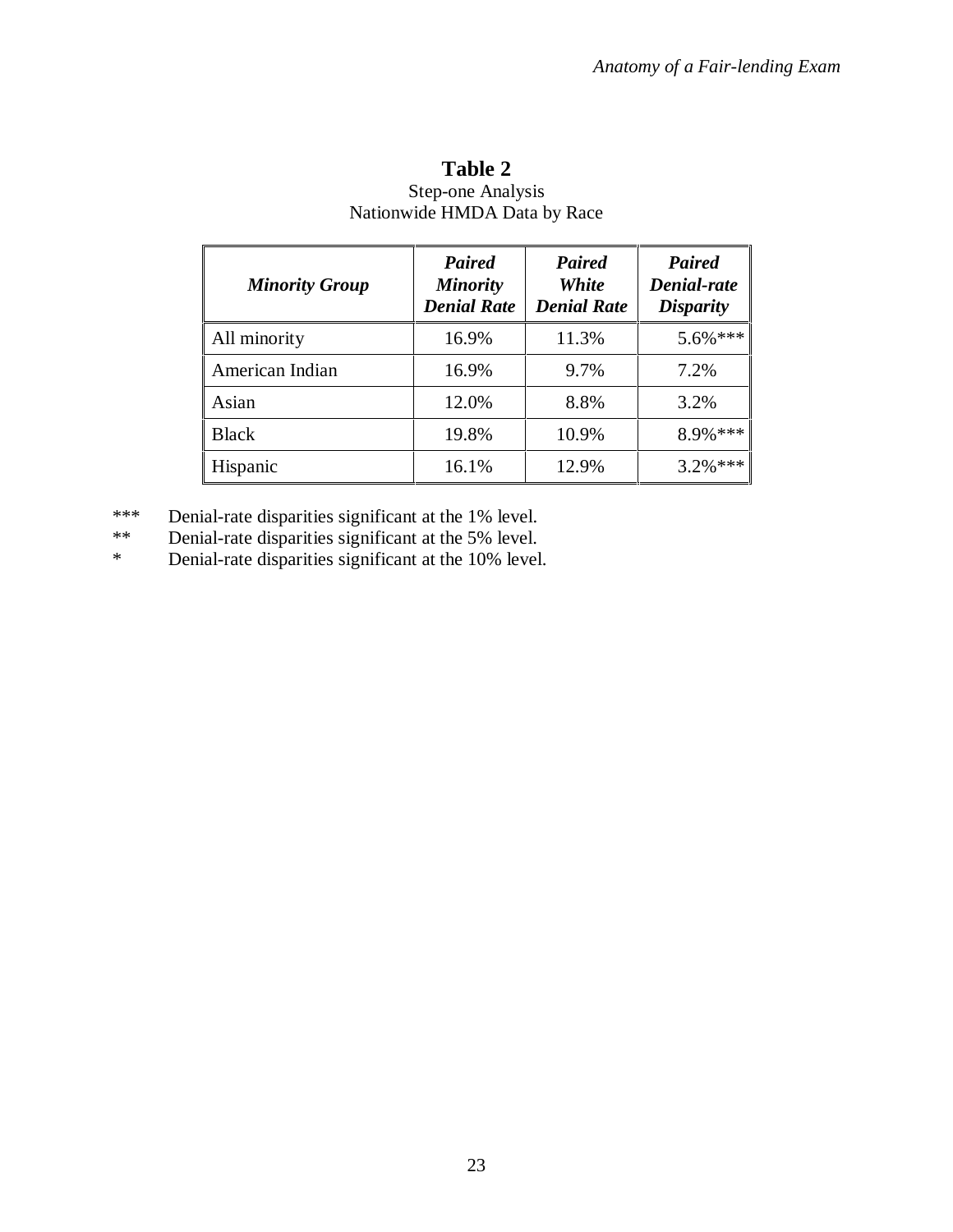| Table 3                                  |
|------------------------------------------|
| <b>Step-one Analysis</b>                 |
| <b>HMDA Denial Rates by Product Type</b> |
| <b>Target MSA</b>                        |

| <b>Loan Class</b>             | Paired<br><b>Minority</b><br><b>Denial Rate</b> | <b>Paired</b><br><b>White</b><br><b>Denial Rate</b> | <b>Paired</b><br>Denial-rate<br><b>Disparity</b> |  |
|-------------------------------|-------------------------------------------------|-----------------------------------------------------|--------------------------------------------------|--|
| Overall                       | 21.0%                                           | 13.6%                                               | $7.4\%$ ***                                      |  |
| <b>Conventional Purchase</b>  | 17.3%                                           | 8.4%                                                | $8.9\%$ ***                                      |  |
| <b>Government Purchase</b>    | 26.3%                                           | 20.8%                                               | 5.5%                                             |  |
| <b>Conventional Refinance</b> | 24.5%                                           | 19.1%                                               | 5.4%                                             |  |
| <b>Government Refinance</b>   | 14.3%                                           | 11.7%                                               | 2.6%                                             |  |

\*\*\* Denial-rate disparities significant at the 1% level.<br>\*\* Denial-rate disparities significant at the 5% level.

\*\* Denial-rate disparities significant at the 5% level.<br>Negligible 10% level

Denial-rate disparities significant at the 10% level.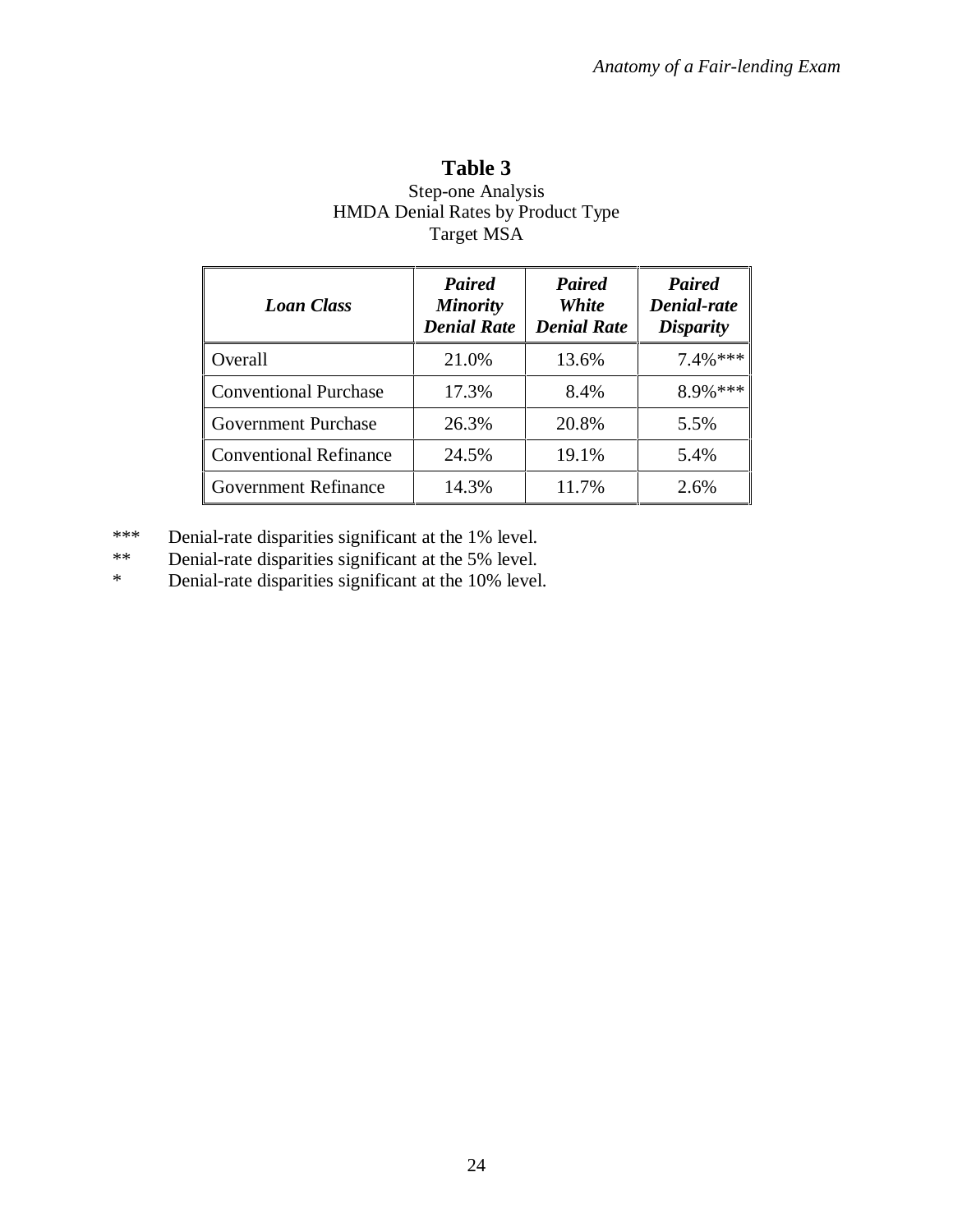| Table 4 |                                      |  |  |  |  |  |
|---------|--------------------------------------|--|--|--|--|--|
|         | <b>Step Two Variable Definitions</b> |  |  |  |  |  |

| Variable      |                | <b>Definition</b>                                  |
|---------------|----------------|----------------------------------------------------|
|               | 1              | if the loan was accepted                           |
| Accept        | 0              | if the loan was rejected                           |
| Back1         | 1              | if $40\% \leq$ back-end ratio $< 45\%$             |
|               | 0              | otherwise                                          |
|               | 1              | if back-end ratio $\geq 45\%$                      |
| Back2         | 0              | otherwise                                          |
|               | 1              | if the applicant or co-applicant had a bankruptcy, |
|               |                | judgement, or foreclosure recorded on the credit   |
| Bankruptcy    |                | report                                             |
|               | 0              | otherwise                                          |
|               | 1              | if application was processed by a broker           |
| <b>Broker</b> | 0              | if application was processed by an internal loan   |
|               |                | officer                                            |
| Co-applicant  | 1              | if a co-applicant was present                      |
|               | 0              | if there was only one applicant                    |
|               | 1              | if the applicant had insufficient liquid assets to |
| Deficit       |                | close the loan                                     |
|               | $\theta$       | if the applicant's liquid assets was greater than  |
|               |                | the cash required to close                         |
| Income        |                | Combined applicant and co-applicant annual income  |
|               | 1              | if liquid assets were more than twice that         |
| Liquid        |                | required to close the loan                         |
|               | 0              | otherwise                                          |
| LTVGT80       | $\mathbf{1}$   | if loan-to-value ratio $> 80\%$                    |
|               | 0              | if loan-to-value ratio $\leq 80\%$                 |
|               | $\mathbf{1}$   | if either the applicant or the co-applicant was a  |
| Minority      |                | minority                                           |
|               | 0              | if both the applicant and co-applicant were white  |
| Retired       | $\mathbf{1}$   | if the applicant was retired                       |
|               | $\overline{0}$ | otherwise                                          |
|               | $\mathbf{1}$   | If the application was received during the second  |
| Spring        |                | quarter of the year                                |
|               | 0              | otherwise                                          |
|               | $\mathbf{1}$   | If the application was received during the third   |
| Summer        |                | quarter of the year                                |
|               | 0              | otherwise                                          |
|               | $\mathbf{1}$   | If both applicants had been working in their       |
| Stable Income |                | current jobs for at least 3 years                  |
|               | 0              | otherwise                                          |
|               | 1              | If the application was received during the first   |
| Winter        |                | quarter of the year                                |
|               | $\overline{0}$ | otherwise                                          |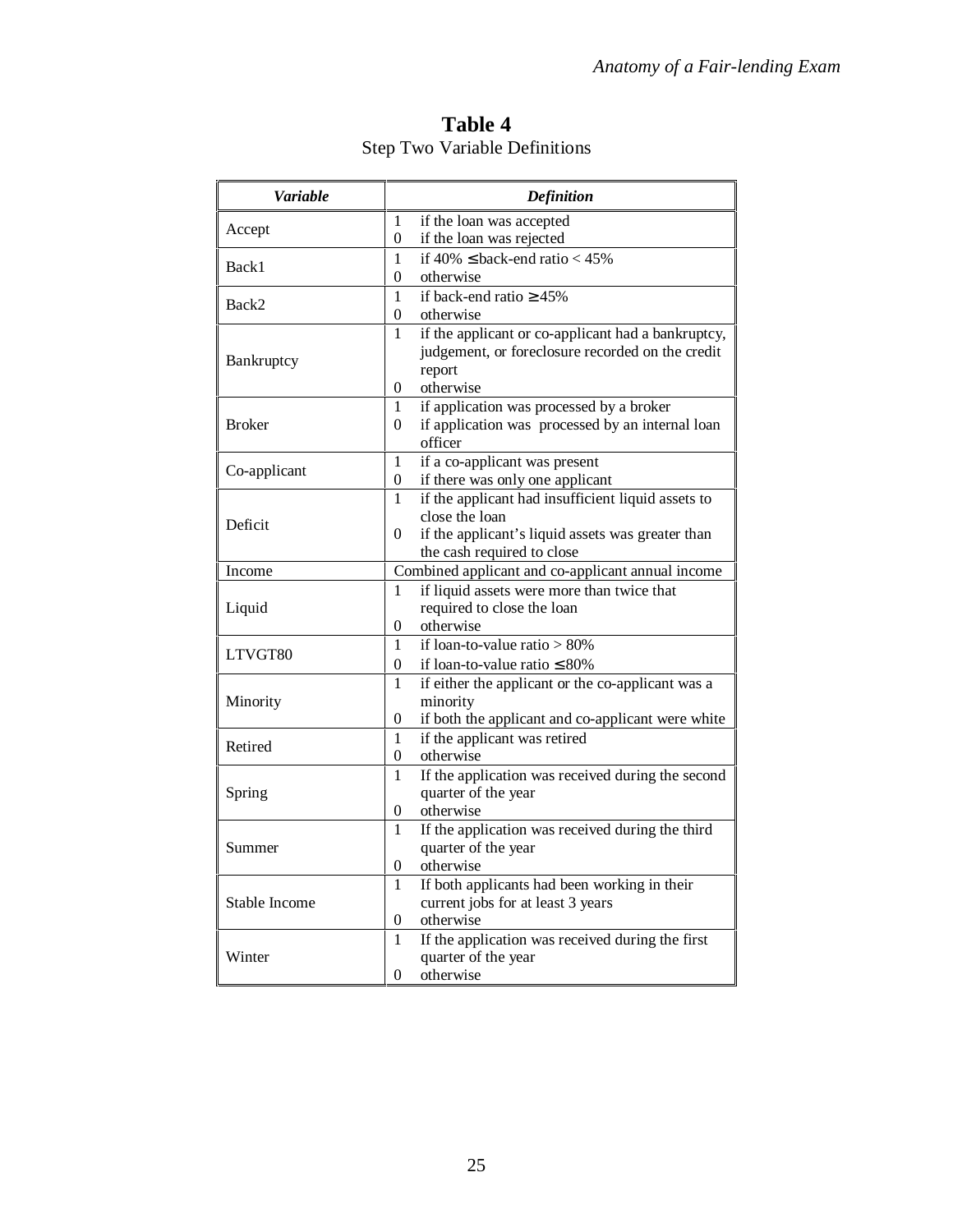| <b>Variable</b> | <b>Mean</b> | <b>Standard</b><br><b>Deviation</b> | <b>Minimum</b> | <b>Maximum</b> |
|-----------------|-------------|-------------------------------------|----------------|----------------|
| Accept          | 0.8735      | 0.3329                              | $\overline{0}$ | 1              |
| Back1           | 0.0941      | 0.2924                              | $\overline{0}$ | 1              |
| Back2           | 0.0529      | 0.2243                              | $\overline{0}$ | $\mathbf{1}$   |
| Bankruptcy      | 0.2441      | 0.4302                              | $\overline{0}$ | $\mathbf{1}$   |
| <b>Broker</b>   | 0.4794      | 0.5003                              | $\overline{0}$ | $\mathbf{1}$   |
| Co-applicant    | 0.7000      | 0.4589                              | $\overline{0}$ | $\mathbf{1}$   |
| Deficit         | 0.0500      | 0.2183                              | $\theta$       | 1              |
| Income          | 47.9559     | 27.9901                             | 13             | 197            |
| Liquid          | 0.5294      | 0.4999                              | $\overline{0}$ | 1              |
| LTVGT80         | 0.5441      | 0.4988                              | $\overline{0}$ | 1              |
| Minority        | 0.4529      | 0.4985                              | $\overline{0}$ | $\mathbf{1}$   |
| Retired         | 0.2029      | 0.4028                              | $\overline{0}$ | $\mathbf{1}$   |
| Spring          | 0.2559      | 0.4370                              | $\overline{0}$ | $\mathbf{1}$   |
| Summer          | 0.2647      | 0.4418                              | $\overline{0}$ | 1              |
| Stable Income   | 0.3677      | 0.4829                              | $\overline{0}$ | 1              |
| Winter          | 0.1382      | 0.3457                              | $\overline{0}$ | 1              |

**Table 5** Descriptive Statistics of Variables Used in the Analysis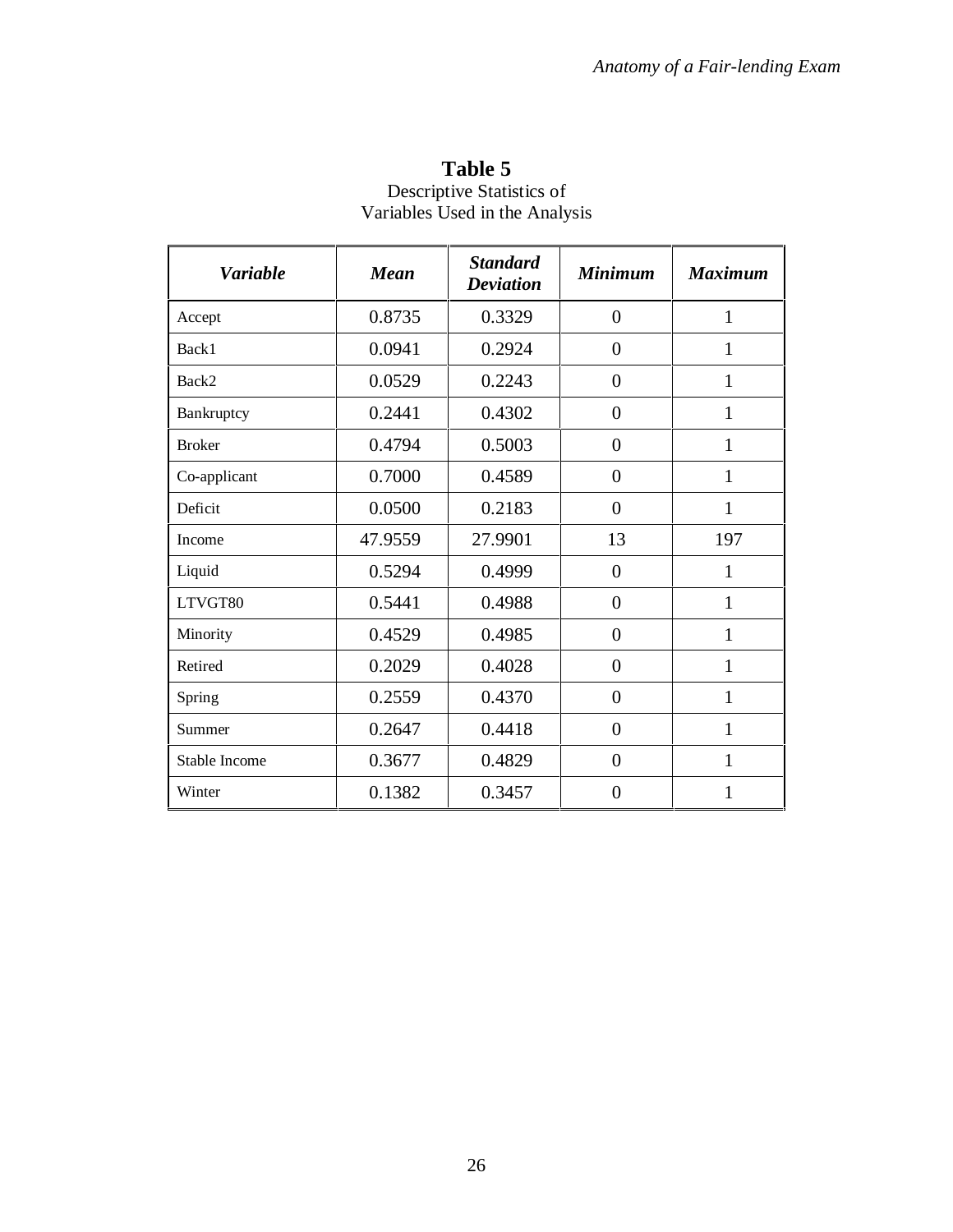| <b>Variable</b>      | <b>Parameter</b><br><b>Estimate</b> | <b>Standard</b><br><b>Error</b> | P-Value | Percentage<br><b>Impact</b> |
|----------------------|-------------------------------------|---------------------------------|---------|-----------------------------|
| Intercept            | 3.2496                              | 0.8524                          | 0.0001  |                             |
| Back1                | $-1.5129$                           | 0.6149                          | 0.0139  | $-8.27%$                    |
| Back2                | $-2.6880$                           | 0.7546                          | 0.0004  | $-25.75%$                   |
| Bankruptcy           | $-1.0574$                           | 0.4548                          | 0.0201  | $-4.57%$                    |
| <b>Broker</b>        | 1.4339                              | 0.4774                          | 0.0027  | 1.99%                       |
| Co-applicant         | 0.3973                              | 0.5495                          | 0.4697  | 0.84%                       |
| Deficit              | $-1.2276$                           | 0.7215                          | 0.0889  | $-5.80%$                    |
| Income               | 0.0076                              | 0.0091                          | 0.4032  | 0.02%                       |
| Liquid               | 1.0793                              | 0.4804                          | 0.0246  | 1.72%                       |
| LTVGT80              | $-1.0558$                           | 0.5058                          | 0.0368  | $-4.56%$                    |
| Minority             | $-1.0787$                           | 0.4581                          | 0.0185  | $-4.72%$                    |
| Retired              | 1.1960                              | 0.7006                          | 0.0878  | 1.82%                       |
| Spring               | $-2.6738$                           | 0.6504                          | 0.0001  | $-25.46%$                   |
| Summer               | $-1.8274$                           | 0.6711                          | 0.0065  | $-11.72%$                   |
| <b>Stable Income</b> | 1.8708                              | 0.5873                          | 0.0014  | 2.21%                       |
| Winter               | $-1.0326$                           | 0.8228                          | 0.2094  | $-4.41%$                    |

**Table 6** Final Logistic Regression Results Dependent Variable: Accept

Note: The base case is an applicant for whom all dummy variables are equal to zero with an income at the sample mean (\$47,956). Such an applicant has a 97.38% probability of being approved. The "percentage impact" measures the change in the probability of being approved if the variable is changed from 0 to 1 (or if income is increased by \$1,000). Thus, an average income applicant with a bankruptcy, garnishment, or judgement on his credit report (*Bankrupt* = 1) has a 92.80% chance of being approved, assuming all other dummy variables are equal to zero.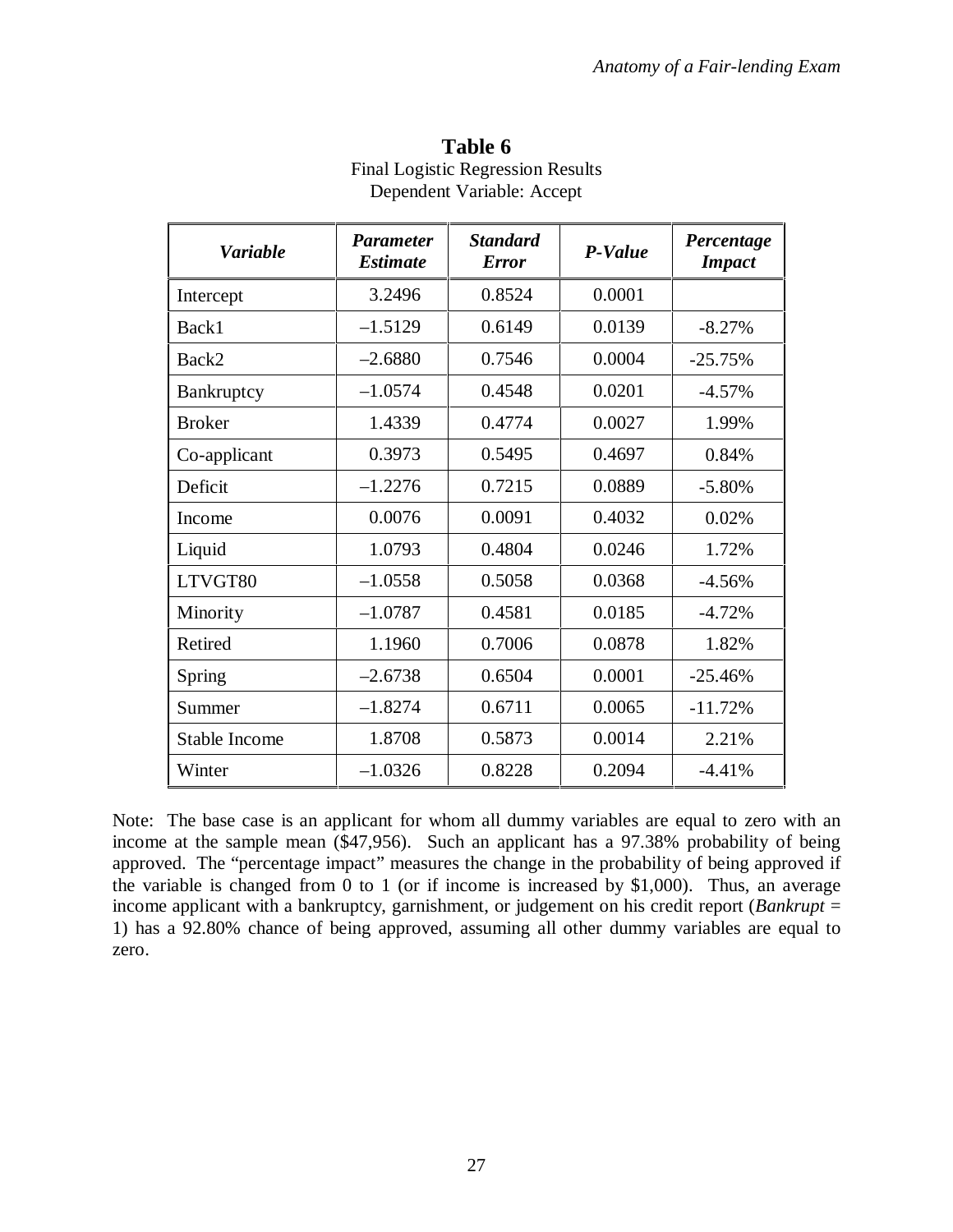## **Table 7** Follow-up File Review Summary of Reasons for Denial

| No.            | Race     | <b>Broker</b> | Likelihood<br>of<br><b>Approval</b> | <b>Verification Issues</b>                          | <b>LTV</b>                     | <b>Back-end</b><br>Ratio | <b>Credit</b><br>History <sup>1</sup> | Collateral or<br><b>Other Issues</b>                 |
|----------------|----------|---------------|-------------------------------------|-----------------------------------------------------|--------------------------------|--------------------------|---------------------------------------|------------------------------------------------------|
| 1              | Minority |               | 0.997                               | Unverified items (details<br>not available)         |                                |                          |                                       |                                                      |
| $\overline{2}$ | White    | Yes           | 0.98                                | Unverified items (details<br>not available)         |                                |                          |                                       |                                                      |
| 3              | Minority |               | 0.97                                |                                                     |                                |                          | Poor                                  |                                                      |
| 4              | Minority | Yes           | 0.96                                | Liquid assets                                       | > 80                           |                          |                                       | No credit or<br>rental history <sup>2</sup>          |
| 5              | White    |               | 0.95                                | Incomplete application<br>(details not available)   |                                |                          |                                       |                                                      |
| 6              | White    |               | 0.95                                |                                                     |                                |                          | Poor                                  | Open<br>collections                                  |
| 7              | Minority |               | 0.95                                | Incomplete application<br>(various) <sup>3</sup>    | > 80                           |                          |                                       |                                                      |
| 8              | Minority |               | 0.94                                |                                                     | > 80                           |                          |                                       | Collateral <sup>4</sup>                              |
| 9              | Minority |               | 0.94                                |                                                     | > 80                           |                          |                                       | Collateral <sup>5</sup>                              |
| 10             | Minority | Yes           | 0.93                                | (details not available)                             | Incomplete application<br>> 80 |                          |                                       |                                                      |
| 11             | Minority | Yes           | 0.93                                | (coap. credit report)                               | Incomplete application<br>> 80 |                          |                                       |                                                      |
| 12             | Minority |               | 0.92                                | Incomplete (details not<br>available)               |                                |                          |                                       | Mobile home<br>transaction <sup>6</sup>              |
| 13             | Minority | Yes           | 0.87                                | Unverified items (details<br>not available)         | > 80                           |                          | Poor                                  |                                                      |
| 14             | White    | Yes           | 0.84                                |                                                     | > 80                           | 40-44                    |                                       |                                                      |
| 15             | Minority | Yes           | 0.82                                | Unverified items (details<br>> 80<br>not available) |                                |                          | Poor                                  | N <sub>o</sub><br>employment<br>history <sup>7</sup> |
| 16             | White    |               | 0.75                                | > 80                                                |                                |                          |                                       | Collateral <sup>8</sup>                              |
| 17             | Minority | Yes           | 0.74                                | Liquid assets, work<br>history                      |                                | 40-44                    |                                       |                                                      |
| 18             | Minority |               | 0.74                                | > 80                                                |                                | 40-44                    | Poor                                  | Open<br>collections                                  |
| 19             | Minority | Yes           | 0.74                                | Liquid assets                                       | > 80                           |                          |                                       |                                                      |
| 20             | White    |               | 0.72                                | Income                                              | > 80                           | 40-44                    |                                       | Collateral <sup>9</sup>                              |

<sup>1</sup> Poor credit history refers to a credit record exhibiting a bankruptcy, foreclosure, collection, judgment, or garnishment.

 $\overline{a}$ 

<sup>2</sup> The applicants were recent immigrants.

<sup>&</sup>lt;sup>3</sup> Required documentation not in the file included a contract for new construction and a gift letter.

 $\frac{4}{\pi}$  The property was a condo in a building with a high vacancy rate.

<sup>&</sup>lt;sup>5</sup> The property was appraised "as is." Denial of private mortgage insurance also was listed as a reason for rejection of the application.

<sup>&</sup>lt;sup>6</sup> The applicant was seeking to finance the purchase of a site and the cost of moving the mobile home.

 $7$  The applicants were recent graduates.

<sup>&</sup>lt;sup>8</sup> The property was a condo in a building with a high vacancy rate. Denial of private mortgage insurance also was listed as a reason for rejection  $\frac{1}{\sqrt{2}}$  of the application.

 $9$  FNMA guidelines for adjustments against comparable properties were exceeded.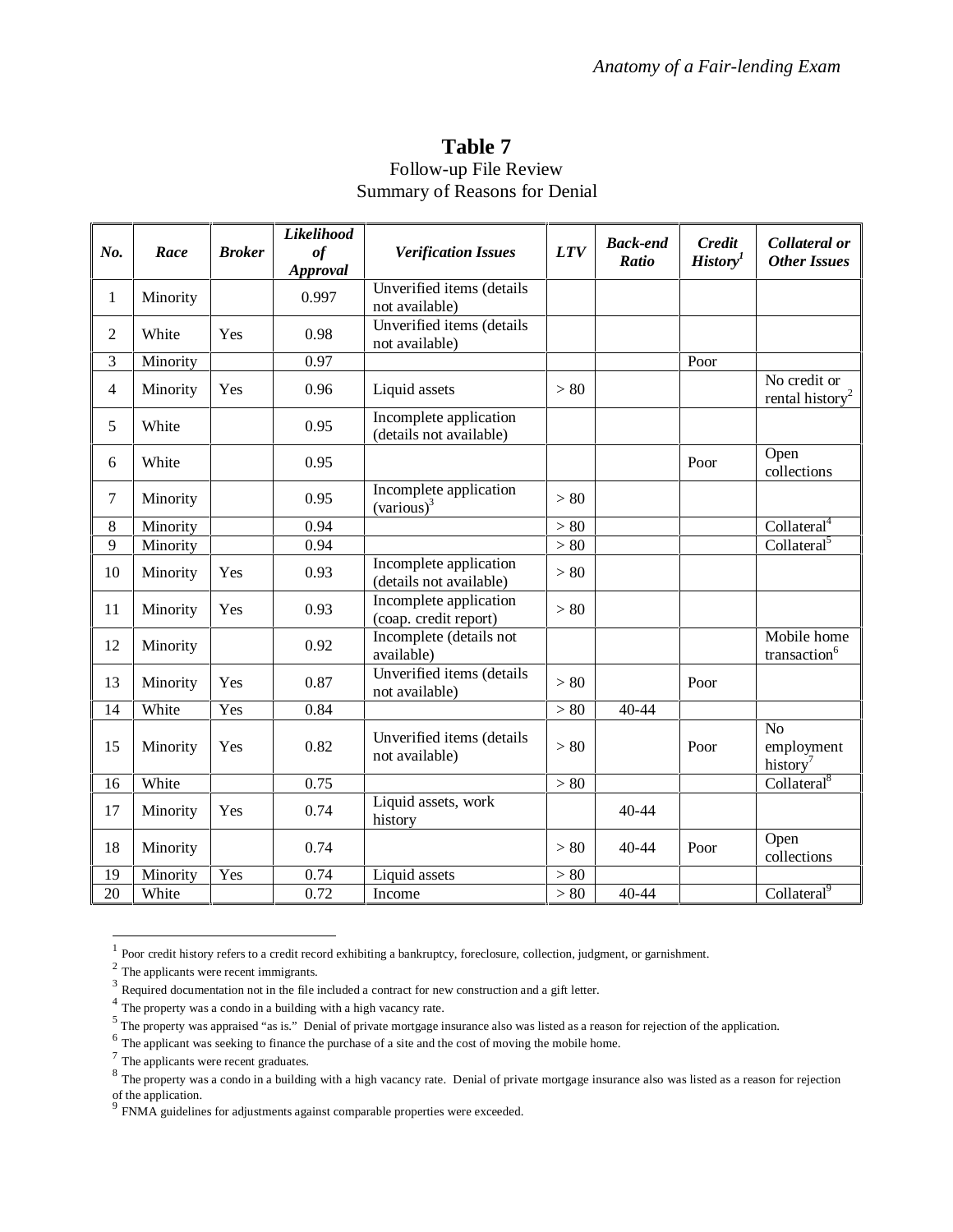|                 |          |               | Likelihood            |                                                   |            | <b>Back-end</b> | <b>Credit</b>         | Collateral or                                   |
|-----------------|----------|---------------|-----------------------|---------------------------------------------------|------------|-----------------|-----------------------|-------------------------------------------------|
| No.             | Race     | <b>Broker</b> | of<br><b>Approval</b> | <b>Verification Issues</b>                        | <b>LTV</b> | Ratio           | History <sup>10</sup> | <b>Other Issues</b>                             |
| 21              | Minority | Yes           | 0.71                  | Income                                            | > 80       |                 | Poor                  |                                                 |
| 22              | White    | Yes           | 0.68                  |                                                   |            | >44             |                       |                                                 |
| 23              | Minority |               | 0.66                  |                                                   | > 80       |                 | Poor                  | Current<br>delinquency                          |
| 24              | Minority | Yes           | 0.64                  | Income                                            |            | > 44            | Poor                  | Subordinate<br>financing $11$                   |
| 25              | White    | Yes           | 0.62                  | Income, liquid assets                             | $>80$      |                 | Poor                  |                                                 |
| 26              | Minority |               | 0.62                  |                                                   | > 80       | 40-44           |                       |                                                 |
| 27              | Minority |               | 0.59                  | Incomplete application<br>(details not available) | > 80       |                 |                       |                                                 |
| 28              | Minority | Yes           | 0.56                  | Incomplete application<br>(details not available) | > 80       |                 | Poor                  |                                                 |
| 29              | Minority |               | 0.52                  |                                                   |            |                 | Poor                  | Open<br>collections                             |
| 30              | Minority |               | 0.50                  |                                                   | > 80       |                 | Poor                  | Open<br>collections                             |
| 31              | White    |               | 0.44                  |                                                   |            | 40-44           | Poor                  |                                                 |
| 32              | Minority |               | 0.43                  |                                                   | > 80       | >44             |                       | Rental<br>income                                |
| 33              | White    |               | 0.43                  | Incomplete application<br>(funds-to-close)        | > 80       |                 | Poor                  |                                                 |
| 34              | Minority |               | 0.40                  |                                                   |            | >44             |                       | File remained<br>$open^{12}$                    |
| 35              | Minority |               | 0.36                  |                                                   | > 80       | > 44            | Poor                  | Open<br>collection,<br>collateral <sup>13</sup> |
| 36              | White    |               | 0.33                  |                                                   | > 80       | >44             |                       | Rental<br>income                                |
| 37              | White    |               | 0.26                  |                                                   | > 80       | 40-44           | Poor                  | Current<br>delinquency                          |
| 38              | Minority |               | 0.18                  |                                                   | > 80       | > 44            |                       |                                                 |
| $\overline{39}$ | White    |               | 0.11                  | Liquid assets                                     | $> 80$     |                 | Poor                  |                                                 |
| $\overline{40}$ | Minority |               | 0.07                  |                                                   | > 80       | >44             | Poor                  |                                                 |
| 41              | Minority |               | 0.07                  |                                                   | > 80       | 40-44           | Poor                  |                                                 |
| 42              | Minority |               | 0.05                  |                                                   | >80        | > 44            | Poor                  |                                                 |
| 43              | Minority |               | 0.02                  |                                                   | > 80       | >44             | Poor                  | Open<br>collections                             |

 $\overline{a}$ 

 $10$  Poor credit history refers to a credit record exhibiting a bankruptcy, foreclosure, collection, judgment, or garnishment.

 $11$  The application exceeded the bank's minimum loan-to-value ratio guideline for a loan with 10 percent subordinate financing.

 $12$  The denial was tied to insufficient funds to close and a high back-end ratio resulting from current ownership of a home. The file was to remain open for 90 days pending an agreement for sale of the home.

Severe property deficiencies, including zoning problems, were present.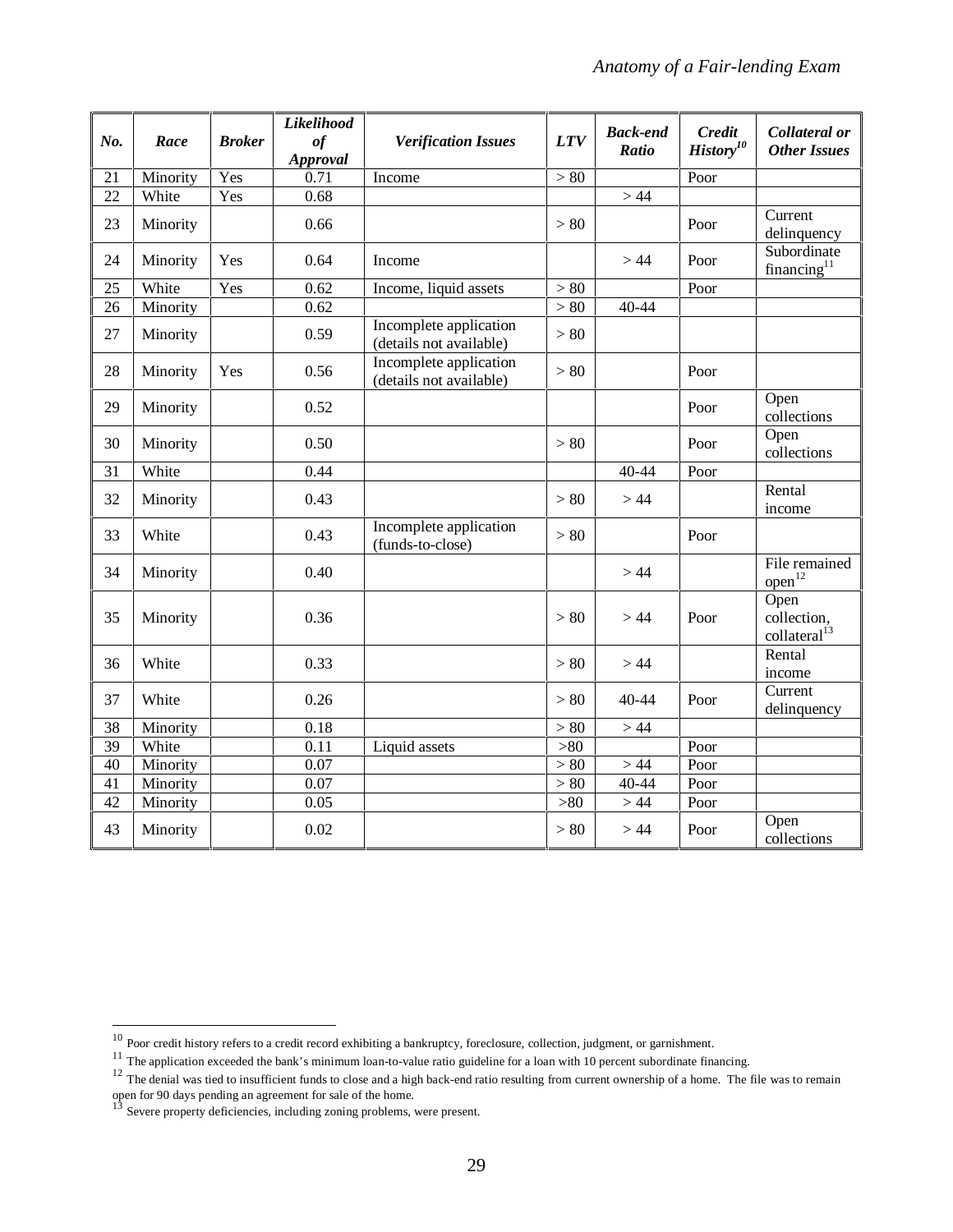# **Table 8**

| Likelihood of Approval Restricting Attention to    |
|----------------------------------------------------|
| Denials Due to Incomplete/Unverifiable Information |
| <b>Logistic Regression Results</b>                 |
| Dependent Variable: Accept                         |

| <b>Variable</b>      | <b>Parameter</b><br><i><b>Estimate</b></i> | <b>Standard</b><br><b>Error</b> | P-Value | Percentage<br><b>Impact</b> |
|----------------------|--------------------------------------------|---------------------------------|---------|-----------------------------|
| Intercept            | 4.1653                                     | 0.7597                          | 0.0001  |                             |
| Bankruptcy           | $-1.0686$                                  | 0.5771                          | 0.0641  | $-2.80%$                    |
| <b>Broker</b>        | $-0.2854$                                  | 0.5318                          | 0.5915  | $-0.49%$                    |
| Deficit              | $-1.5036$                                  | 0.7809                          | 0.0542  | $-5.00\%$                   |
| Liquid               | 1.5159                                     | 0.6232                          | 0.0150  | 1.19%                       |
| Minority             | $-1.3354$                                  | 0.5648                          | 0.0181  | $-4.04\%$                   |
| Spring-or-Summer     | $-1.5780$                                  | 0.6178                          | 0.0106  | $-5.47%$                    |
| <b>Stable Income</b> | 1.4272                                     | 0.6914                          | 0.0390  | 1.16%                       |

Notes: This regression excludes applications that were rejected for reasons *other* than incomplete or unverifiable information, leaving a sample size of 317 applications. *Spring-or-Summer* is a dummy variable that takes the value of 1 if the application was made during the 2<sup>nd</sup> or 3<sup>rd</sup> quarters of the year. The percentage impacts are calculated as in Table 6. The "base case" probability of being approved is 98.47%.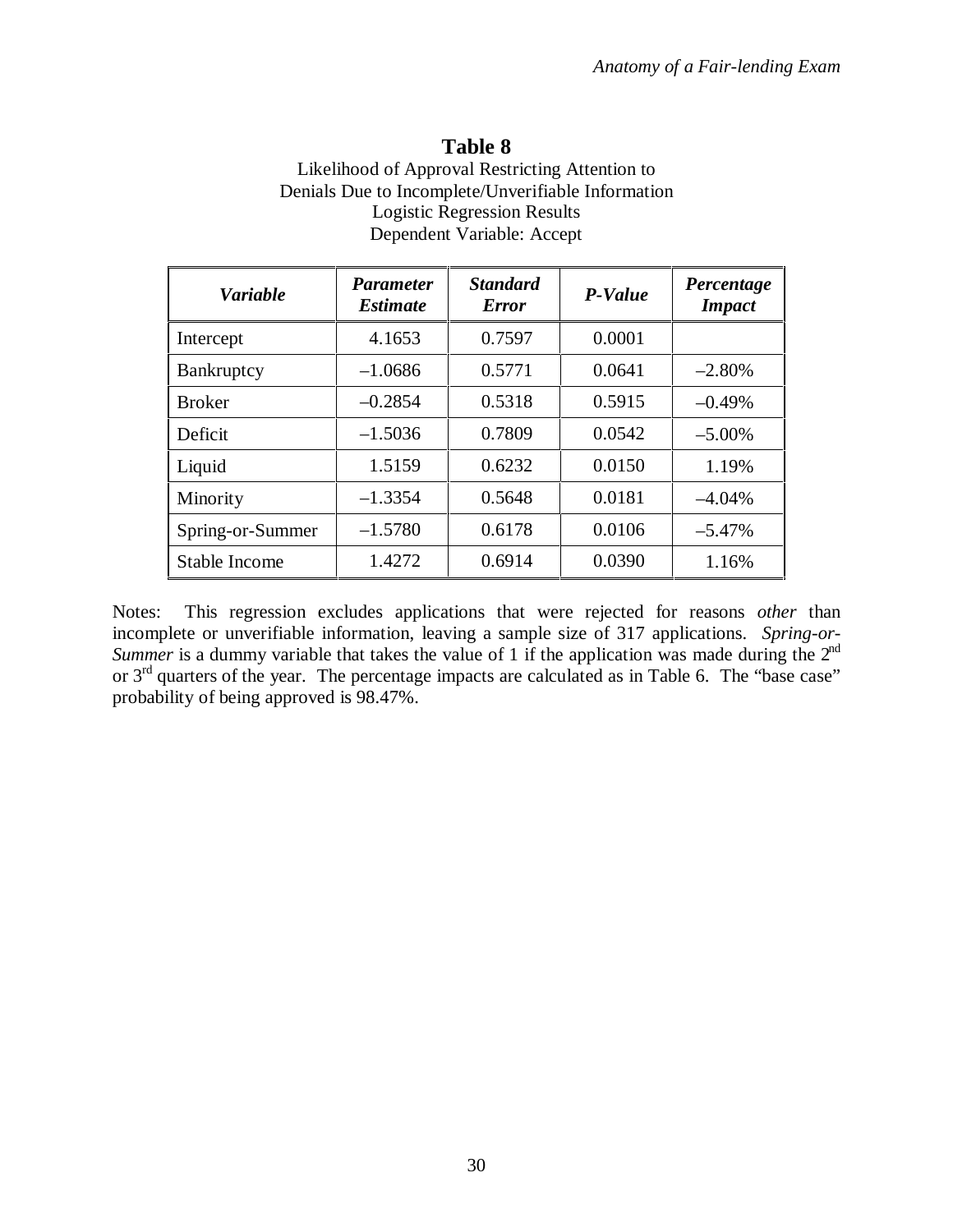# **Table 9**

Processing Time for Denials Due to Incomplete/Unverifiable Information OLS Regression Results

Dependent Variable: Days between Application Date and Action Date

| <b>Variable</b>  | <b>Parameter</b><br><b>Estimate</b> | <b>Standard</b><br><b>Error</b> | P-Value |
|------------------|-------------------------------------|---------------------------------|---------|
| Intercept        | 74.1441                             | 19.1607                         | 0.0014  |
| <b>Broker</b>    | $-36.8220$                          | 13.4371                         | 0.0145  |
| Minority         | 5.5170                              | 15.1230                         | 0.7200  |
| Spring-or-Summer | $-24.2034$                          | 16.2732                         | 0.1564  |

Notes: This regression used the 20 observations that were rejected because of incomplete or unverifiable information. *Spring-or-Summer* is a dummy variable that takes the value of 1 if the application was made during the  $2<sup>nd</sup>$  or  $3<sup>rd</sup>$  quarters of the year.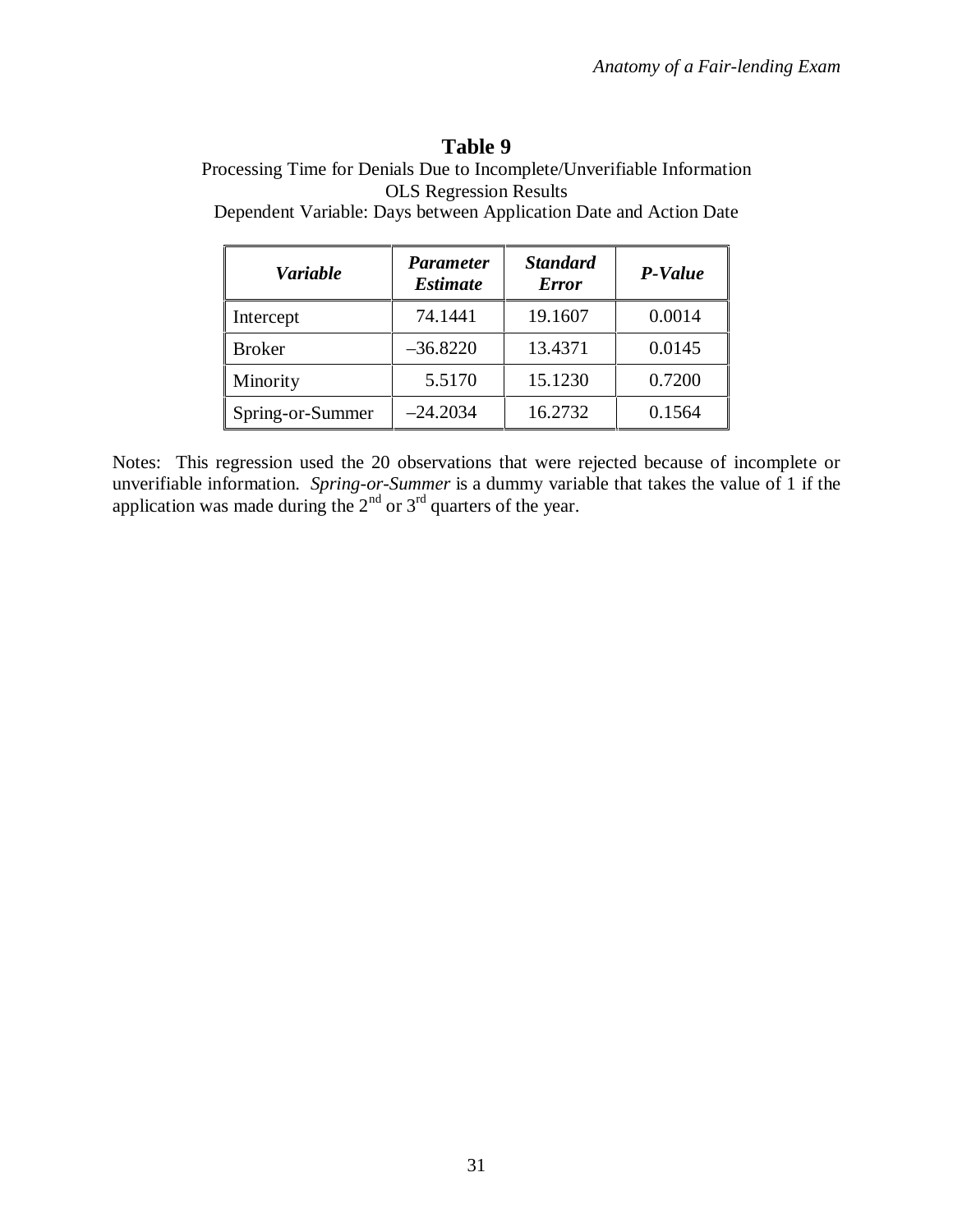| Table 10                                                  |  |  |  |  |
|-----------------------------------------------------------|--|--|--|--|
| Analysis of Direct Loans – Incomplete Loan Files Excluded |  |  |  |  |
| <b>Logistic Regression Results</b>                        |  |  |  |  |
| Dependent Variable: Accept                                |  |  |  |  |

| <b>Variable</b>  | <i>Parameter</i><br><b>Estimate</b> | <b>Standard</b><br><b>Error</b> | P-Value | Percentage<br><b>Impact</b> |
|------------------|-------------------------------------|---------------------------------|---------|-----------------------------|
| Intercept        | 6.9267                              | 1.8945                          | 0.0003  |                             |
| Back-end Ratio   | $-0.1000$                           | 0.0386                          | 0.0096  | $0.00\%$                    |
| Bankruptcy       | $-1.9236$                           | 0.7155                          | 0.0072  | $-0.22\%$                   |
| Co-applicant     | 1.0998                              | 0.8937                          | 0.2184  | 0.03%                       |
| Deficit          | $-2.6749$                           | 1.5099                          | 0.0765  | $-0.51%$                    |
| Income           | 0.0197                              | 0.0156                          | 0.2057  | $0.00\%$                    |
| Liquid           | 0.2646                              | 0.7192                          | 0.7129  | 0.01%                       |
| LTVGT80          | $-1.6225$                           | 0.8598                          | 0.0592  | $-0.15%$                    |
| Minority         | $-1.5316$                           | 0.7698                          | 0.0466  | $-0.14%$                    |
| Retired          | 2.3625                              | 1.2948                          | 0.0681  | 0.03%                       |
| Spring-or-Summer | $-2.3903$                           | 0.8215                          | 0.0036  | $-0.38%$                    |
| Stable Income    | 1.9464                              | 1.0348                          | 0.0600  | 0.03%                       |

Notes: This regression excluded all brokered loans and those files that were rejected because of incomplete or unverified information. This left a final sample size of 169. Because of the reduced number of rejected loan files in the sample, the specification excludes some variables incorporated in the original analysis. *Spring-or-Summer* is a dummy variable that takes the value of 1 if the application was made during the 2nd or 3rd quarters of the year. *Back-end Ratio* is the total debt obligation ratio presented as a continuous variable. The "base case" probability of being approved is 96.96%.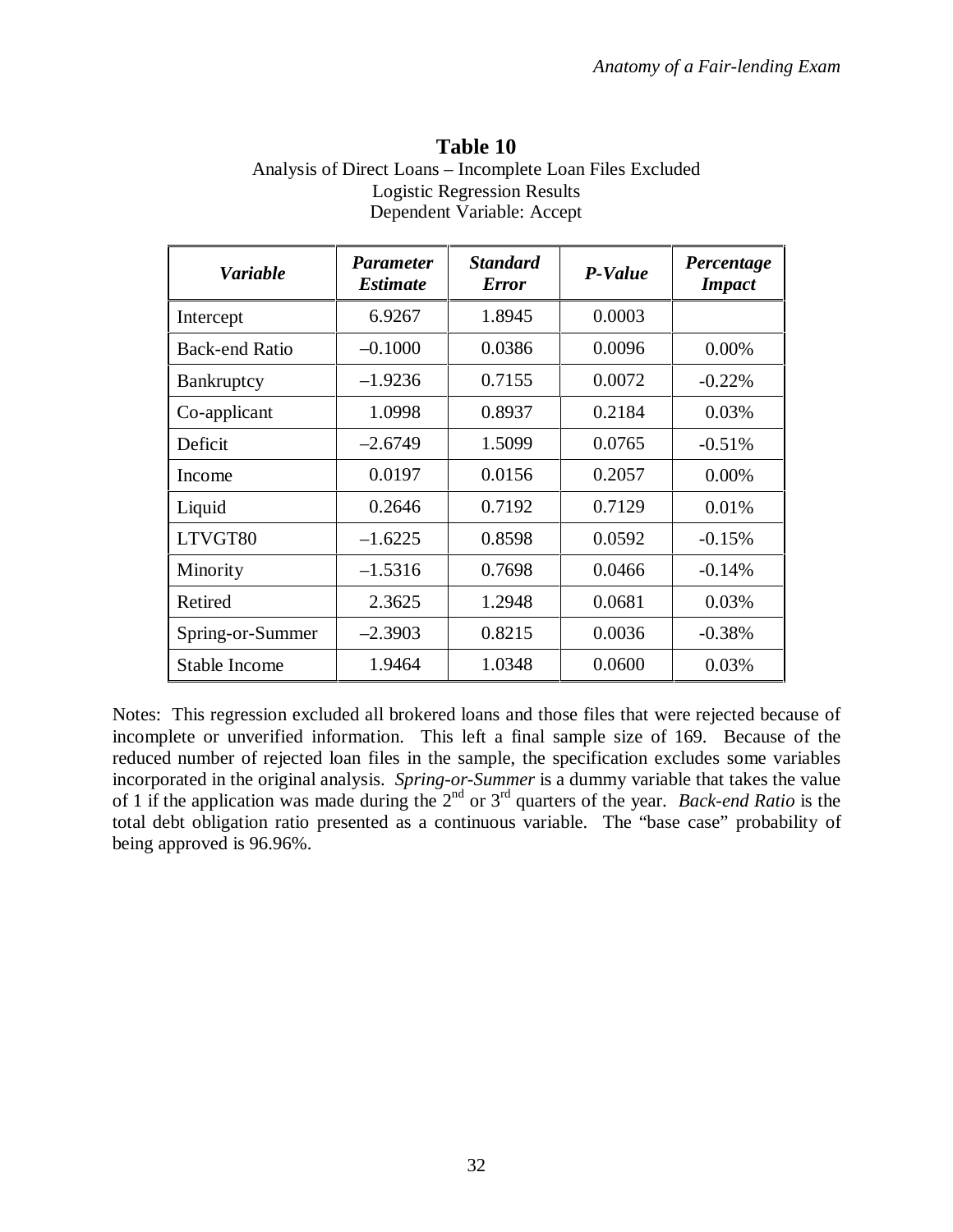## **8. References**

- Avery, Robert B., Patricia E. Beeson, and Paul S. Calem. "Using HMDA Data as a Regulatory Screen for Fair Lending Compliance." *Journal of Financial Services Research*, vol. 11, no. 1/2, February/April 1997, pp. 9-42.
- Bostic, Raphael W. "The Role of Race in Mortgage Lending: Revisiting the Boston Fed Study." Board of Governors of the Federal Reserve System, unpublished manuscript, December 1996.
- Browne, Lynn Elaine and Geoffrey M.B. Tootell. "Mortgage Lending in Boston—A Response to the Critics." *New England Economic Review*, September/October 1995, p. 53.
- Calem, Paul S. and Glenn B. Canner. "Integrating Statistical Analysis into Fair-Lending Exams: The Fed's Approach," in *Fair Lending Analysis: A Compendium of Essays on the Use of Statistics*, Anthony M. Yezer, ed. American Bankers Association: Washington, DC. 1995.
- Carr, James H. and Isaac F. Megbolugbe. "The Federal Reserve Bank of Boston Study on Mortgage Lending Revisited." *Journal of Housing Research*, vol. 4, no. 2, 1993, pp. 277-313.
- Day, Ted and Stan J. Leibowitz. "Mortgage Lending to Minorities: Where's the Bias." *Economic Inquiry*, vol. 34, January 1998, pp. 3-28.
- Galster, George C. "The Facts of Lending Discrimination Cannot be Argued away by Examining Default Rates." *Housing Policy Debate*, vol. 4, 1993, p. 141.
- Glennon, Dennis and Stengel Mitchell. "An Evaluation of the Federal Reserve Bank of Boston's Study of Racial Discrimination in Mortgage Lending." Economic and Policy Analysis Working Paper 94-2, Office of the Comptroller of the Currency, April 1994.
- Golan, Amos, Marsha Courchane, and David Nickerson. "An Informational Based Estimation Method Reveals Evidence of Loan Discrimination." American University, unpublished manuscript, 1999.
- Horne, David K. "Mortgage Lending, Race, and Model Specification." *Journal of Financial Services Research*, vol. 11, nos. 1/2, February/April 1997, pp. 43-68.
- Hunter, William C. and Mary Beth Walker. "The Cultural Gap Hypothesis and Mortgage Lending Decisions." *Journal of Real Estate Finance and Economics*, vol. 13, no. 1, July 1996, pp. 57-70.
- Longhofer, Stanley D. and Stephen R. Peters. "Why is Mortgage Discrimination Illegal? A Fresh Look at the Mortgage Discrimination Debate." *Regulation*, Cato Institute, vol. 22, no. 4, 1999, pp. 28-36.